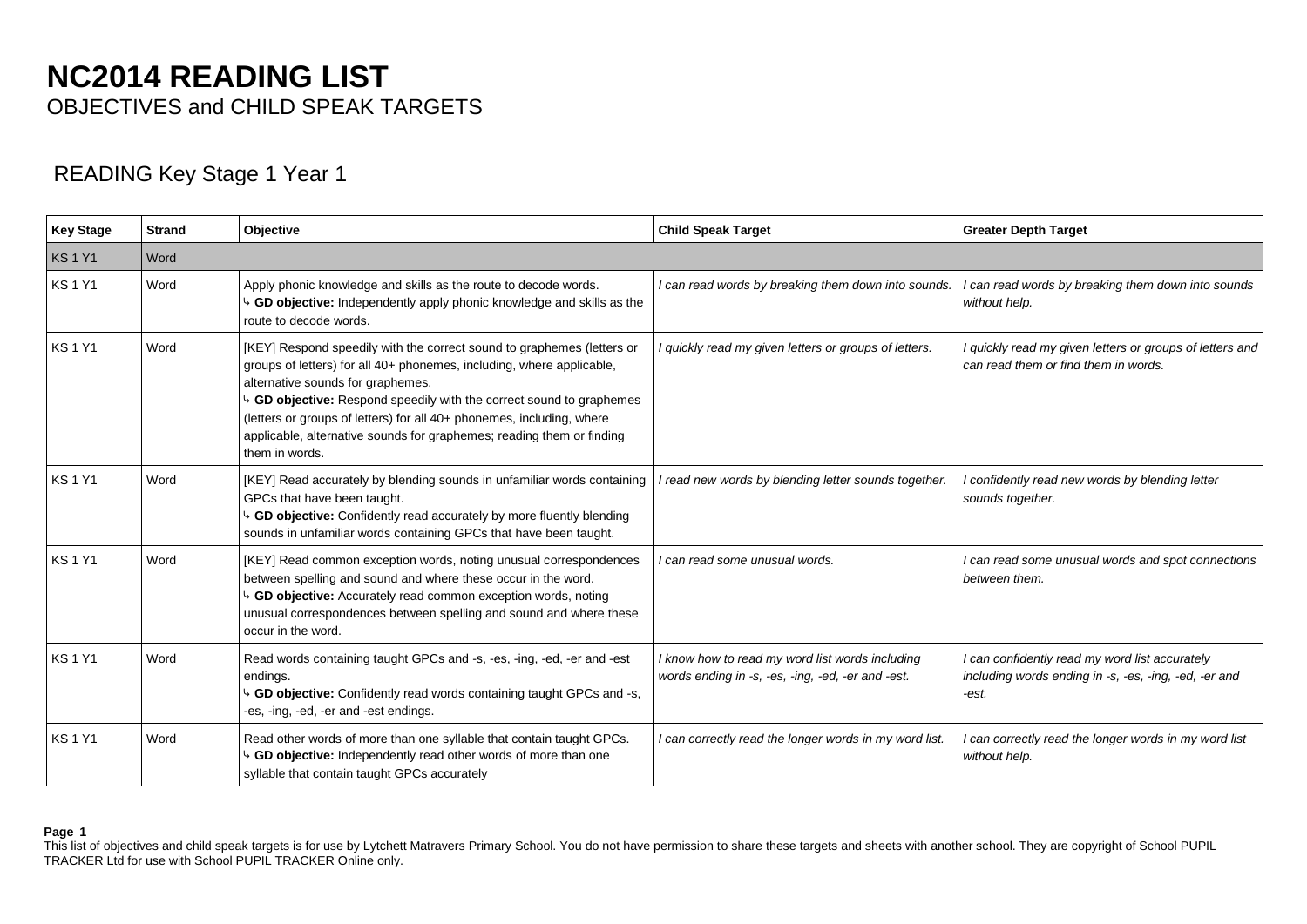| <b>KS1Y1</b> | Word          | Read words with contractions [for example, I'm, I'll, we'll], and understand<br>that the apostrophe represents the omitted letter(s).<br>$\frac{1}{2}$ GD objective: Independently read words with contractions [for<br>example: I'm, I'll, we'll], and understand that the apostrophe represents<br>the omitted letter(s).                                                                                                                                                                                                  | I can read words that contain missing letters such as<br>I'm, I'll, and we'll.                                  | I can read words that contain missing letters such as<br>I'm, I'll, and we'll without help from an adult. |  |
|--------------|---------------|------------------------------------------------------------------------------------------------------------------------------------------------------------------------------------------------------------------------------------------------------------------------------------------------------------------------------------------------------------------------------------------------------------------------------------------------------------------------------------------------------------------------------|-----------------------------------------------------------------------------------------------------------------|-----------------------------------------------------------------------------------------------------------|--|
| <b>KS1Y1</b> | Word          | [KEY] Read aloud accurately books that are consistent with their<br>developing phonic knowledge and that do not require them to use other<br>strategies to work out words.<br>4 GD objective: Confidently read aloud accurately books that are<br>consistent with their developing phonic knowledge and that do not require<br>them to use other strategies to work out words.                                                                                                                                               | I correctly read aloud the words from my book.                                                                  | I confidently read aloud the words from my book.                                                          |  |
| <b>KS1Y1</b> | Word          | Re-read these books to build up their fluency and confidence in word<br>reading.<br>4 GD objective: Re-read these books to build up their fluency and<br>confidence in word reading with reducing adult support.                                                                                                                                                                                                                                                                                                             | I re-read my books so that I become a better reader.                                                            | re-read my books so that I become a better reader<br>with less help from an adult.                        |  |
| <b>KS1Y1</b> | Comprehension |                                                                                                                                                                                                                                                                                                                                                                                                                                                                                                                              |                                                                                                                 |                                                                                                           |  |
| <b>KS1Y1</b> | Comprehension | [KEY] Develop pleasure in reading, motivation to read, vocabulary and<br>understanding by listening to and discussing a wide range of poems,<br>stories and non-fiction at a level beyond that at which they can read<br>independently.<br>4 GD objective: Develop pleasure in reading, motivation to read,<br>vocabulary and understanding by listening to and comparing a wide<br>range of poems, stories and non-fiction at a level beyond that at which<br>they can read independently.                                  | I listen and discuss what I have read, including<br>poems, stories and non-fiction books.                       | I listen and discuss what I have read, comparing<br>poems, stories and non-fiction books.                 |  |
| <b>KS1Y1</b> | Comprehension | Develop pleasure in reading, motivation to read, vocabulary and<br>understanding by being encouraged to link what they read or hear read to<br>their own experiences.<br>4 GD objective: Develop pleasure in reading, motivation to read,<br>vocabulary and understanding by being encouraged to discuss what they<br>read or hear read with their own experiences.                                                                                                                                                          | When I read, I can tell you of similar things that have<br>happened to me.                                      | When I read, I can discuss similar things that have<br>happened to me that I have read about.             |  |
| <b>KS1Y1</b> | Comprehension | [KEY] Develop pleasure in reading, motivation to read, vocabulary and<br>understanding by becoming very familiar with key stories, fairy stories<br>and traditional tales, retelling them and considering their particular<br>characteristics.<br><sup>4</sup> GD objective: Develop pleasure in reading, motivation to read,<br>vocabulary and understanding by becoming very familiar with and<br>comparing key stories, fairy stories and traditional tales, retelling them<br>and considering their key characteristics. | I can tell you about some special stories we have<br>worked on in class and even re-tell them to my<br>teacher. | I can compare some special stories we have worked<br>on in class and even re-tell them to my teacher.     |  |
| <b>KS1Y1</b> |               | Comprehension   Develop pleasure in reading, motivation to read, vocabulary and                                                                                                                                                                                                                                                                                                                                                                                                                                              | I like to join in with the class at special times of a                                                          | I confidently join in with the class at special times of a                                                |  |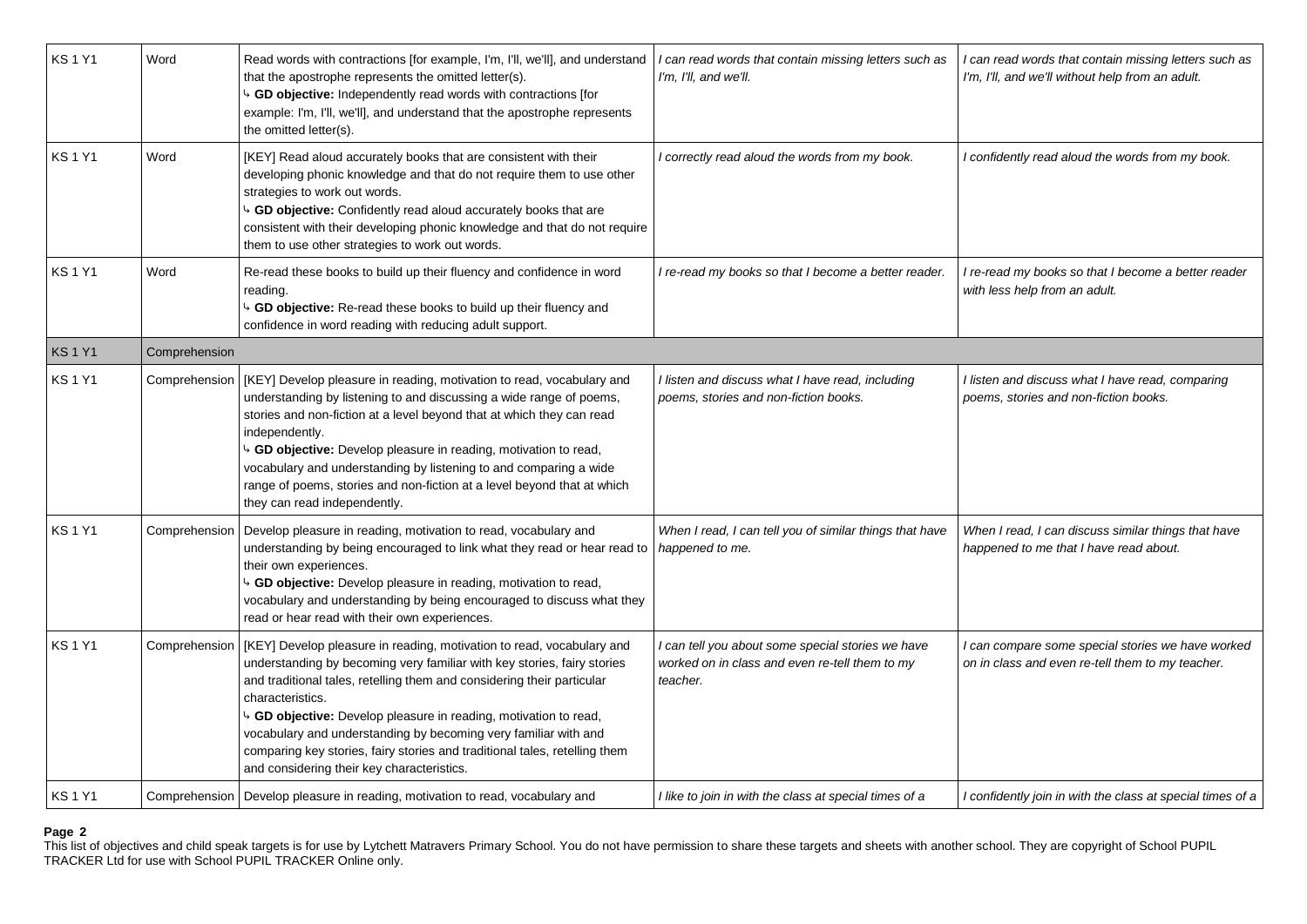|              |               | understanding by recognising and joining in with predictable phrases.<br>GD objective: Develop pleasure in reading, motivation to read,<br>vocabulary and understanding by recognising and confidently joining in<br>with predictable phrases.                                                                                                                                                                                                                        | story when the teacher is telling certain stories.                   | story when the teacher is telling certain stories.                                  |
|--------------|---------------|-----------------------------------------------------------------------------------------------------------------------------------------------------------------------------------------------------------------------------------------------------------------------------------------------------------------------------------------------------------------------------------------------------------------------------------------------------------------------|----------------------------------------------------------------------|-------------------------------------------------------------------------------------|
| <b>KS1Y1</b> |               | Comprehension   Develop pleasure in reading, motivation to read, vocabulary and<br>understanding by learning to appreciate rhymes and poems, and to recite<br>some by heart.<br>GD objective: Develop pleasure in reading, motivation to read,<br>vocabulary and understanding by learning to appreciate and perform<br>rhymes and poems, and to recite more by heart.                                                                                                | I have learned some rhymes or poems.                                 | I have learned and performed some rhymes or<br>poems.                               |
| <b>KS1Y1</b> | Comprehension | Develop pleasure in reading, motivation to read, vocabulary and<br>understanding by discussing word meanings, linking new meanings to<br>those already known.<br><sup>4</sup> GD objective: Develop pleasure in reading, motivation to read,<br>vocabulary and understanding by discussing word meanings, linking new<br>meanings to those already known, using them in their own work.                                                                               | I discuss what words mean.                                           | I discuss what words mean and try to use them in my<br>work.                        |
| <b>KS1Y1</b> | Comprehension | Understand both the books they can already read accurately and fluently<br>and those they listen to by drawing on what they already know or on<br>background information and vocabulary provided by the teacher.<br>b GD objective: Understand both the books they can already read<br>accurately and fluently and those they listen to by independently drawing<br>on what they already know or on background information and vocabulary<br>provided by the teacher. | I understand the books I can read.                                   | I understand even the more difficult books I can read                               |
| <b>KS1Y1</b> | Comprehension | [KEY] Understand both the books they can already read accurately and<br>fluently and those they listen to by checking that the text makes sense to<br>them as they read and correcting inaccurate reading.<br>4 GD objective: Understand both the books they can already read<br>accurately and fluently and those they listen to by independently checking<br>that the text makes sense to them as they read and correcting inaccurate<br>reading.                   | I check what I am reading makes sense as I am<br>reading through it. | I accurately check what I am reading makes sense as<br>I am reading through it.     |
| <b>KS1Y1</b> | Comprehension | [KEY] Understand both the books they can already read accurately and<br>fluently and those they listen to by discussing the significance of the title<br>and events.<br>4 GD objective: Understand both the books they can already read<br>accurately and fluently and those they listen to by discussing the<br>significance of the title and events and comparing these with different<br>books.                                                                    | discuss the titles and events from the books I read.                 | discuss the titles and events from the books I read<br>and compare different books. |
| <b>KS1Y1</b> | Comprehension | Understand both the books they can already read accurately and fluently<br>and those they listen to by making inferences on the basis of what is<br>being said and done.                                                                                                                                                                                                                                                                                              | I can tell you about why a character does or says<br>some things.    | I can tell you about why a character does or says<br>some things confidently.       |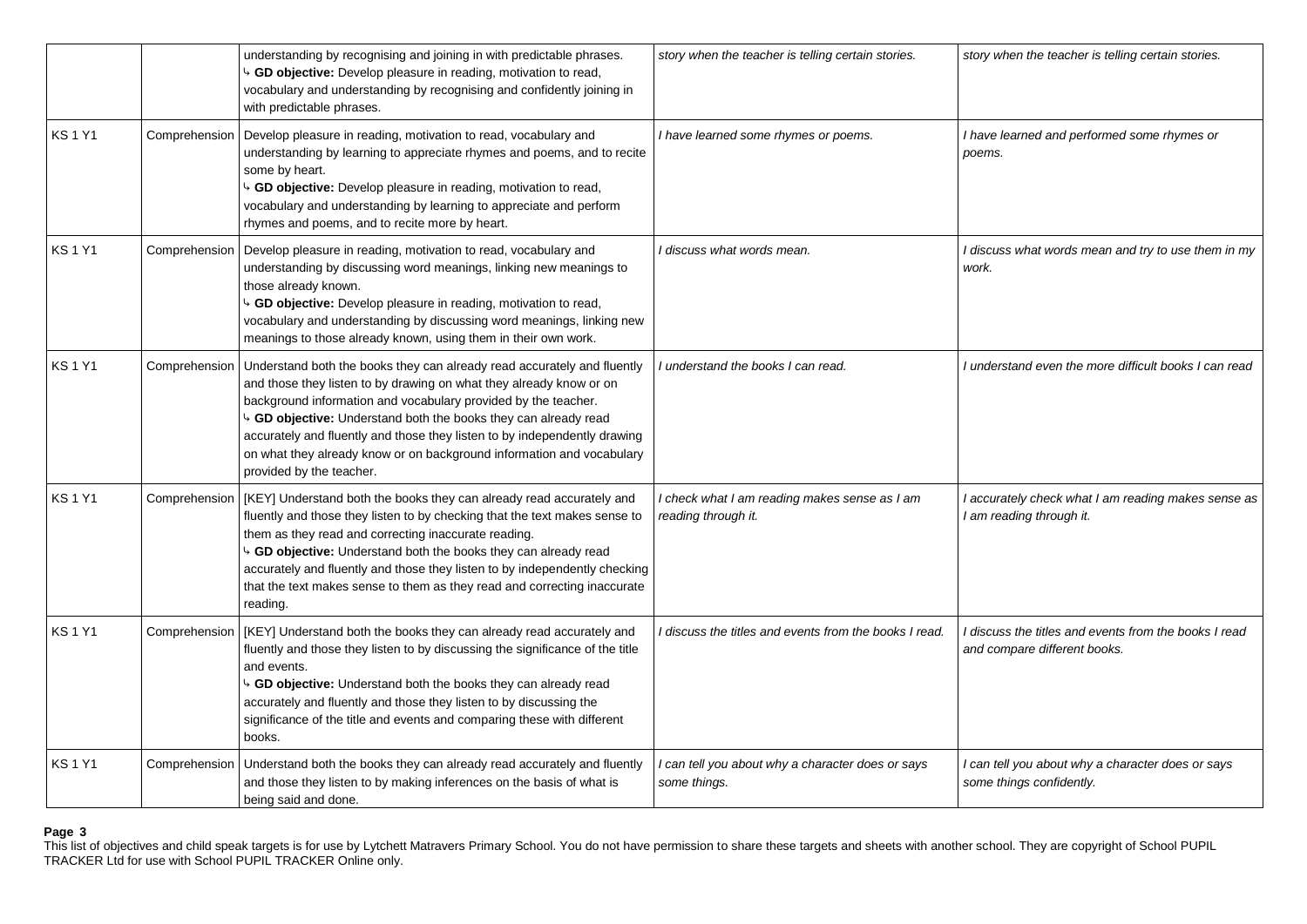|              |               | GD objective: Understand both the books they can already read<br>accurately and fluently and those they listen to by confidently making<br>inferences on the basis of what is being said and done in a range of<br>contexts.                                                                                                                                                                                          |                                                                              |                                                                                                                 |
|--------------|---------------|-----------------------------------------------------------------------------------------------------------------------------------------------------------------------------------------------------------------------------------------------------------------------------------------------------------------------------------------------------------------------------------------------------------------------|------------------------------------------------------------------------------|-----------------------------------------------------------------------------------------------------------------|
| <b>KS1Y1</b> |               | Comprehension   [KEY] Understand both the books they can already read accurately and<br>fluently and those they listen to by predicting what might happen on the<br>basis of what has been read so far.<br>GD objective: Understand both the books they can already read<br>accurately and fluently and those they listen to by accurately predicting<br>what might happen on the basis of what has been read so far. | like to predict what happens next based on what I<br>have read so far.       | accurately predict what happens next based on<br>what I have read so far.                                       |
| <b>KS1Y1</b> | Comprehension | Participate in discussion about what is read to them, taking turns and<br>listening to what others say.<br>GD objective: Confidently participate in discussion about what is read<br>to them, taking turns and listening to what others say.                                                                                                                                                                          | I take turns to listen and discuss when I am in a<br>group.                  | I confidently take turns to listen and discuss when I<br>am in a group.                                         |
| <b>KS1Y1</b> | Comprehension | Explain clearly their understanding of what is read to them.<br>GD objective: Explain clearly their understanding of what is read to<br>them, comparing it to other texts                                                                                                                                                                                                                                             | I can explain what has happened in the story<br>someone has just read to me. | I can explain what has happened in the story<br>someone has just read to me and compare it to other<br>stories. |

This list of objectives and child speak targets is for use by Lytchett Matravers Primary School. You do not have permission to share these targets and sheets with another school. They are copyright of School PUPIL TRACKER Ltd for use with School PUPIL TRACKER Online only.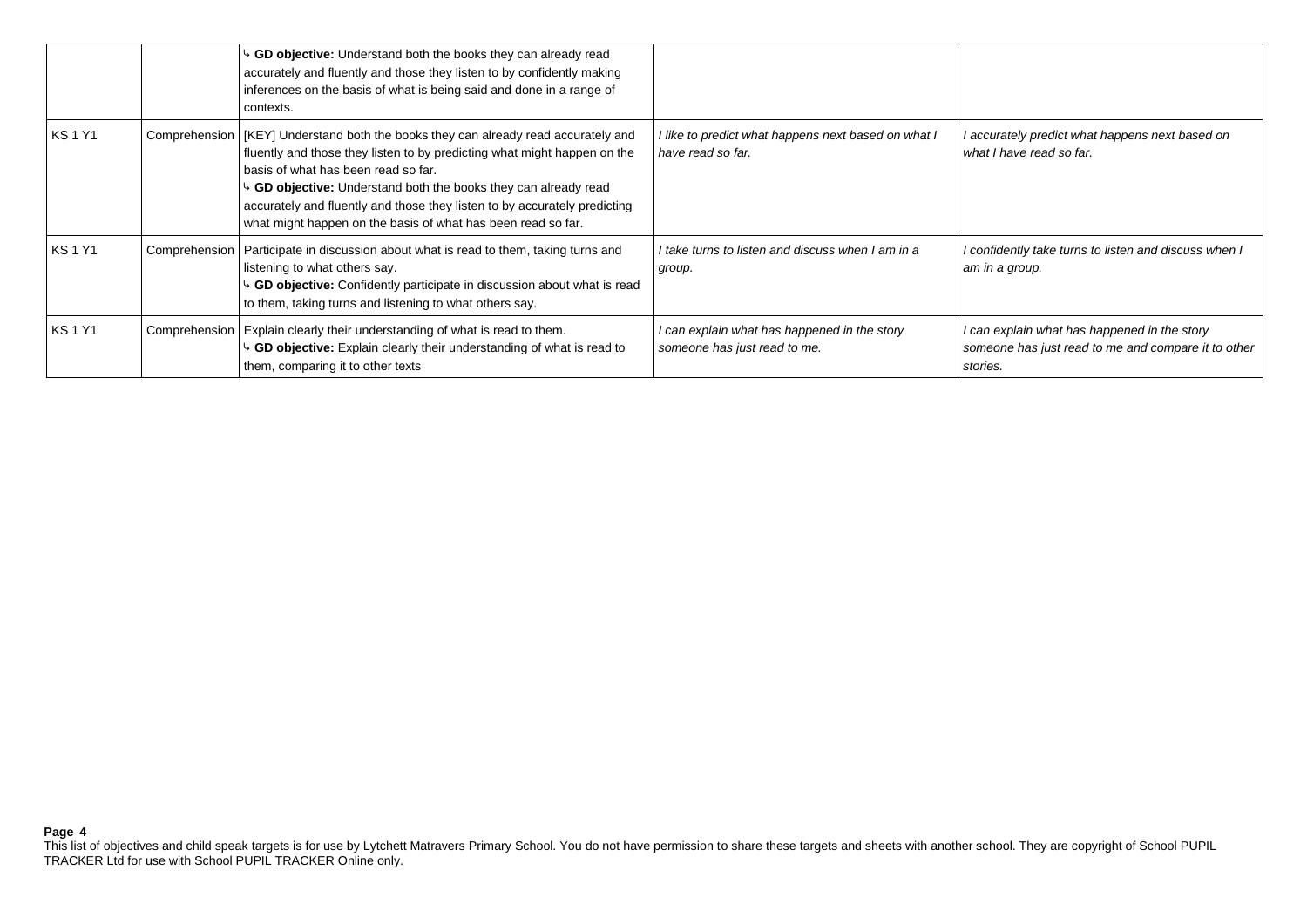# READING Key Stage 1 Year 2

| <b>Key Stage</b> | <b>Strand</b> | Objective                                                                                                                                                                                                                                                                                                                                                      | <b>Child Speak Target</b>                                                                         | <b>Greater Depth Target</b>                                                                                              |
|------------------|---------------|----------------------------------------------------------------------------------------------------------------------------------------------------------------------------------------------------------------------------------------------------------------------------------------------------------------------------------------------------------------|---------------------------------------------------------------------------------------------------|--------------------------------------------------------------------------------------------------------------------------|
| <b>KS1Y2</b>     | Word          |                                                                                                                                                                                                                                                                                                                                                                |                                                                                                   |                                                                                                                          |
| <b>KS1Y2</b>     | Word          | [EXS] Continue to apply phonic knowledge and skills as the route to<br>decode words until automatic decoding has become embedded and<br>reading is fluent.<br>4 GD objective: Continue to reduce the need to apply phonic knowledge<br>and skills as the route to decode words as automatic decoding becomes<br>embedded and reading is fluent.                | I can read words quickly because I know how to<br>sound out all parts of a word.                  | For words I don't know straight away, I can read them<br>quickly because I know how to sound out all parts of<br>a word. |
| <b>KS1Y2</b>     | Word          | [EXS] [KEY] Read accurately by blending the sounds in words that<br>contain the graphemes taught so far, especially recognising alternative<br>sounds for graphemes.<br>4 GD objective: Read accurately by blending the sounds in words that<br>contain the graphemes taught so far, especially recognising alternative<br>sounds for graphemes independently. | I read by blending together the sounds I know and<br>can read out within a word.                  | I read by blending together the sounds I know and<br>can read out within a word without help.                            |
| <b>KS1Y2</b>     | Word          | [EXS] [KEY] Read accurately words of two or more syllables that contain<br>the same graphemes as above.<br>GD objective: Confidently read accurately words of two or more<br>syllables that contain the same graphemes as above.                                                                                                                               | I can read words with two or three syllables.                                                     | I can read words with two or three syllables<br>confidently.                                                             |
| <b>KS1Y2</b>     | Word          | [EXS] Read words containing common suffixes.<br>GD objective: Read longer words containing common suffixes.                                                                                                                                                                                                                                                    | I can read words with common word endings, such<br>as -ing and -ed.                               | I can read longer words with common word endings,<br>such as -ing and -ed.                                               |
| <b>KS1Y2</b>     | Word          | [EXS] Read further common exception words, noting unusual<br>correspondences between spelling and sound and where these occur in<br>the word.<br>GD objective: Read further common exception words, noting unusual<br>correspondences between spelling and sound and where these occur in<br>a range of words.                                                 | I can read a range of unusual words from our word<br>lists.                                       | I can read a range of unusual words from our word<br>lists and spot any connections between unusual<br>spellings.        |
| <b>KS1Y2</b>     | Word          | [EXS] [KEY] Read most words quickly and accurately, without overt<br>sounding and blending, when they have been frequently encountered.<br>GD objective: Independently read most words quickly and accurately,<br>without overt sounding and blending, when they have been frequently<br>encountered.                                                          | I can read most words quickly and accurately.                                                     | I can read most words independently, quickly and<br>accurately.                                                          |
| <b>KS1Y2</b>     | Word          | [KEY] Read aloud books closely matched to their improving phonic<br>knowledge, sounding out unfamiliar words accurately, automatically and<br>without undue hesitation.<br>GD objective: Confidently read aloud books closely matched to their                                                                                                                 | When I see a word I have not read before, I can<br>sound out the word without help from an adult. | When I see a word I have not read before, I can<br>sound out the word confidently.                                       |

#### **Page 5**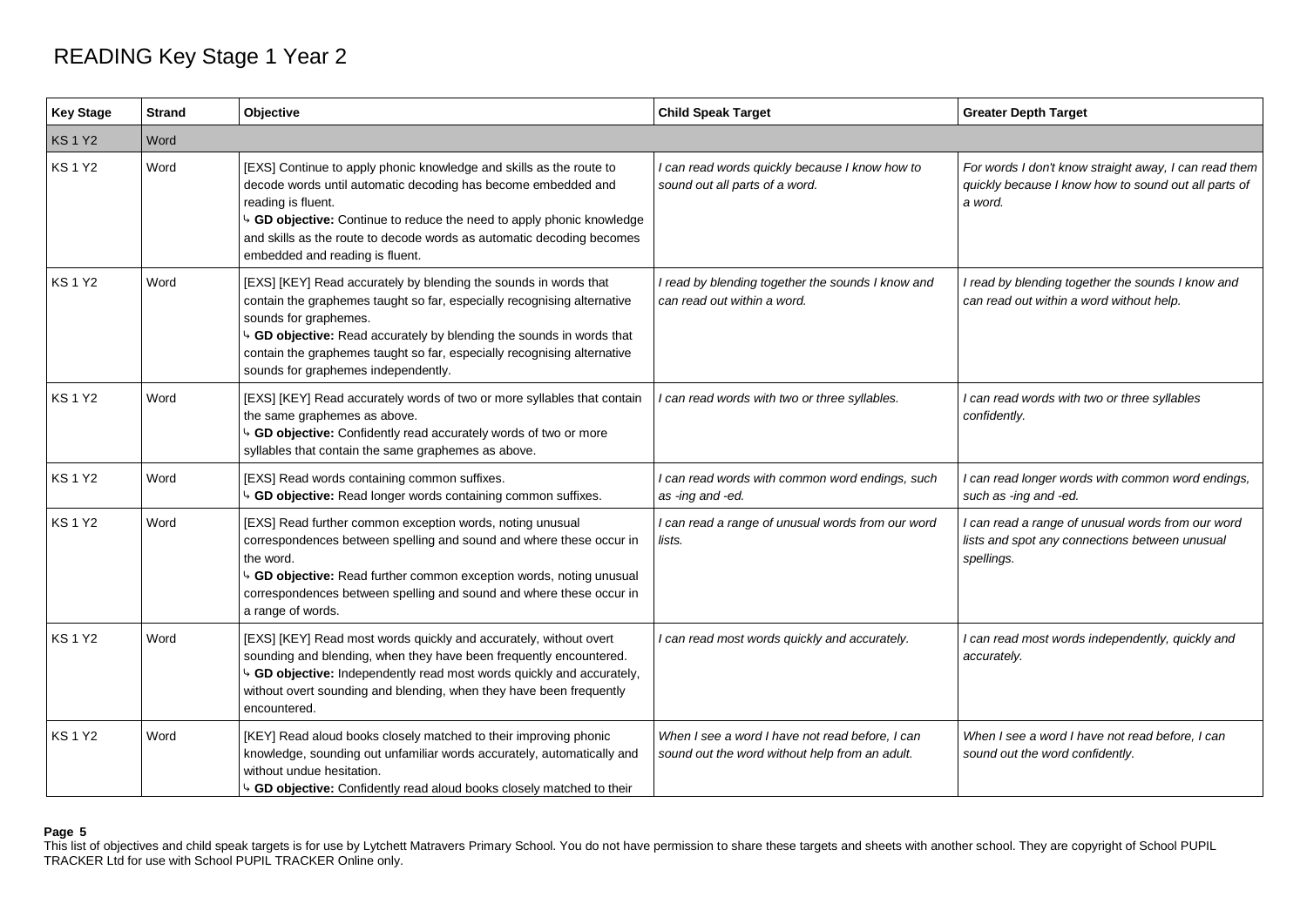|              |               | improving phonic knowledge, sounding out unfamiliar words accurately,<br>automatically and without undue hesitation.                                                                                                                                                                                                                                                                                                                                                                                                                                                                                        |                                                                                                        |                                                                                                                                   |
|--------------|---------------|-------------------------------------------------------------------------------------------------------------------------------------------------------------------------------------------------------------------------------------------------------------------------------------------------------------------------------------------------------------------------------------------------------------------------------------------------------------------------------------------------------------------------------------------------------------------------------------------------------------|--------------------------------------------------------------------------------------------------------|-----------------------------------------------------------------------------------------------------------------------------------|
| <b>KS1Y2</b> | Word          | [KEY] Re-read these books to build up their fluency and confidence in<br>word reading.<br><sup>4</sup> GD objective: Re-read these books to build up their fluency and<br>confidence in word reading with limited or no intervention.                                                                                                                                                                                                                                                                                                                                                                       | When I re-read my books, I become better and better<br>at reading the text.                            | When I re-read my books, I become better and better<br>at reading the text without help.                                          |
| <b>KS1Y2</b> | Comprehension |                                                                                                                                                                                                                                                                                                                                                                                                                                                                                                                                                                                                             |                                                                                                        |                                                                                                                                   |
| <b>KS1Y2</b> | Comprehension | [KEY] Develop pleasure in reading, motivation to read, vocabulary and<br>understanding by listening to, discussing and expressing views about a<br>wide range of contemporary and classic poetry, stories and non-fiction at<br>a level beyond that at which they can read independently.<br><sup>4</sup> GD objective: Develop pleasure in reading, motivation to read,<br>vocabulary and understanding by listening to, evaluating and expressing<br>views about a wide range of contemporary and classic poetry, stories and<br>non-fiction at a level beyond that at which they can read independently. | I listen, discuss and can say what I think about<br>poems, stories and non-fiction books I have read.  | I listen, evaluate, and discuss what I think about<br>poems, stories and non-fiction books I have read                            |
| <b>KS1Y2</b> |               | Comprehension   [KEY] Develop pleasure in reading, motivation to read, vocabulary and<br>understanding by discussing the sequence of events in books and how<br>items of information are related.<br><sup>4</sup> GD objective: Develop pleasure in reading, motivation to read,<br>vocabulary and understanding by discussing and evaluating the<br>sequence of events in books and how items of information are related.                                                                                                                                                                                  | When I read, I am able to tell you about things in the<br>order they happen and if they are connected. | When I read, I am able to tell you about things in the<br>order they happen and how they are connected in the<br>plot.            |
| <b>KS1Y2</b> | Comprehension | [KEY] Develop pleasure in reading, motivation to read, vocabulary and<br>understanding by becoming increasingly familiar with and retelling a<br>wider range of stories, fairy stories and traditional tales.<br>GD objective: Develop pleasure in reading, motivation to read,<br>vocabulary and understanding by becoming increasingly familiar with and<br>retelling a wider range of stories, fairy stories and traditional tales,<br>identifying their similarities and differences.                                                                                                                   | I can tell you about all the different stories I have<br>read.                                         | I can tell you about all the different stories I have read<br>and I can say what is the same and what is different<br>about them. |
| <b>KS1Y2</b> | Comprehension | [KEY] Develop pleasure in reading, motivation to read, vocabulary and<br>understanding by being introduced to non-fiction books that are<br>structured in different ways.<br>GD objective: Develop pleasure in reading, motivation to read,<br>vocabulary and understanding by being introduced to non-fiction books<br>that are structured in different ways and evaluating the manner in which<br>they are structured.                                                                                                                                                                                    | I enjoy finding out about non-fiction books and how<br>they are set out.                               | l enjoy finding out about non-fiction books evaluating<br>the way they are set out.                                               |
| <b>KS1Y2</b> | Comprehension | Develop pleasure in reading, motivation to read, vocabulary and<br>understanding by recognising simple recurring literary language in stories<br>and poetry.<br><sup>4</sup> GD objective: Develop pleasure in reading, motivation to read,                                                                                                                                                                                                                                                                                                                                                                 | I can recognise simple language patterns in stories<br>and poems.                                      | I can recognise language patterns in stories and<br>poems.                                                                        |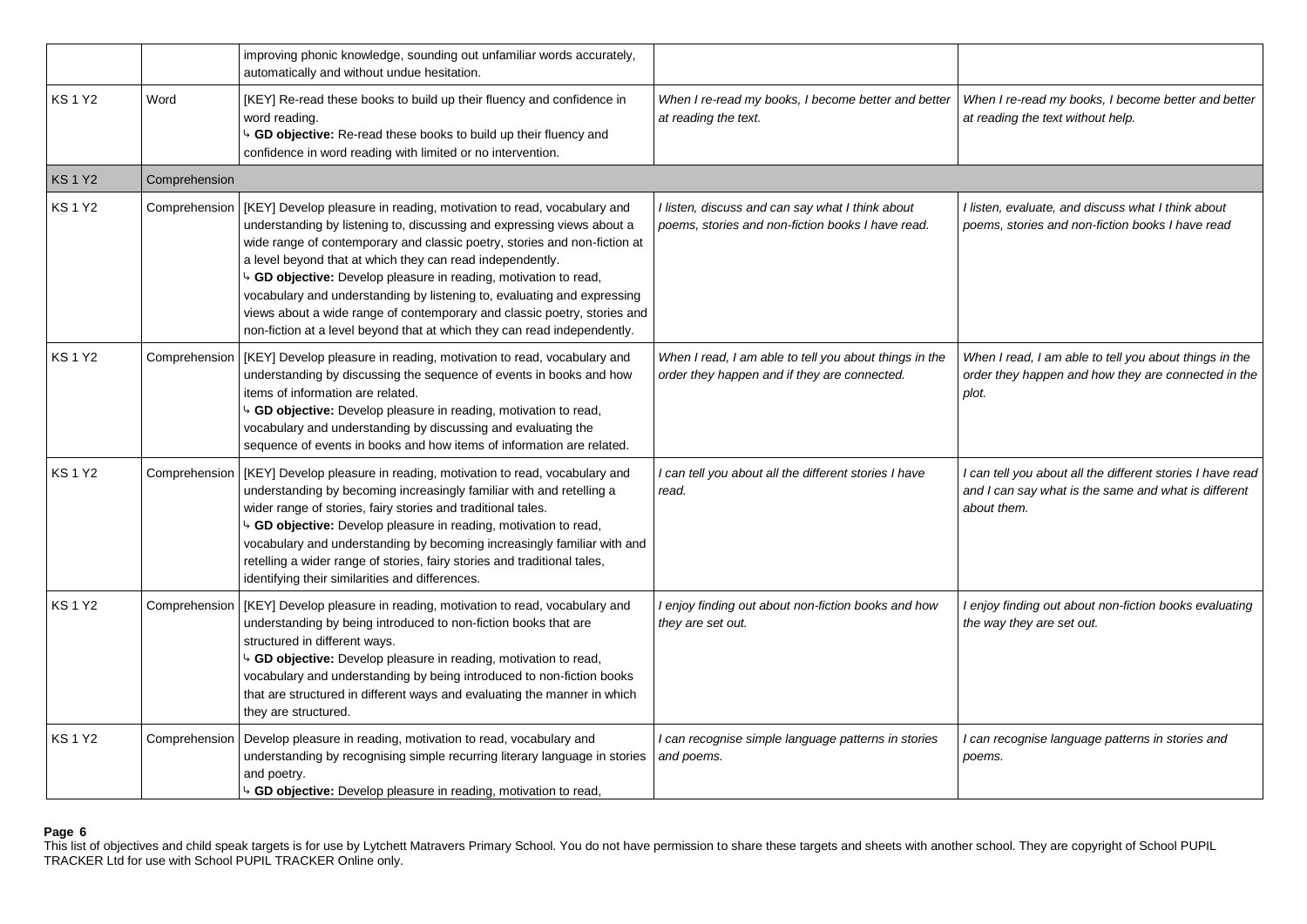|              |               | vocabulary and understanding by recognising recurring literary language<br>in stories and poetry in a range of contexts.                                                                                                                                                                                                                                                                                                                                                                                                                      |                                                                                                   |                                                                                                              |
|--------------|---------------|-----------------------------------------------------------------------------------------------------------------------------------------------------------------------------------------------------------------------------------------------------------------------------------------------------------------------------------------------------------------------------------------------------------------------------------------------------------------------------------------------------------------------------------------------|---------------------------------------------------------------------------------------------------|--------------------------------------------------------------------------------------------------------------|
| <b>KS1Y2</b> |               | Comprehension   Develop pleasure in reading, motivation to read, vocabulary and<br>understanding by discussing and clarifying the meanings of words, linking<br>new meanings to known vocabulary.<br>4 GD objective: Develop pleasure in reading, motivation to read,<br>vocabulary and understanding by discussing in greater depth to clarifying<br>the meanings of words, linking new meanings to known vocabulary and<br>use them in their own work.                                                                                      | I discuss the meaning of words.                                                                   | I discuss in detail the meaning of words and use<br>them in my own work.                                     |
| <b>KS1Y2</b> | Comprehension | Develop pleasure in reading, motivation to read, vocabulary and<br>understanding by discussing their favourite words and phrases.<br>4 GD objective: Develop pleasure in reading, motivation to read,<br>vocabulary and understanding by discussing their favourite words and<br>phrases in a range of contexts.                                                                                                                                                                                                                              | I am happy to tell you my favourite words and<br>phrases from my reading.                         | I am happy to tell you my favourite words and<br>phrases from my reading.                                    |
| <b>KS1Y2</b> | Comprehension | Develop pleasure in reading, motivation to read, vocabulary and<br>understanding by continuing to build up a repertoire of poems learnt by<br>heart, appreciating these and reciting some, with appropriate intonation to<br>make the meaning clear.<br><sup>4</sup> GD objective: Develop pleasure in reading, motivation to read,<br>vocabulary and understanding by continuing to build up a wider repertoire<br>of poems learnt by heart, appreciating these and reciting some, with<br>appropriate intonation to make the meaning clear. | I can say out loud a number of poems I have learnt.                                               | I can say out loud a number of poems I have learnt.                                                          |
| <b>KS1Y2</b> | Comprehension | Understand both the books that they can already read accurately and<br>fluently and those that they listen to by drawing on what they already<br>know or on background information and vocabulary provided by the<br>teacher.<br>GD objective: Understand both the books that they can already read<br>accurately and fluently and those that they listen to by confidently<br>drawing on what they already know or on background information and<br>vocabulary provided by the teacher.                                                      | I understand the books I can read.                                                                | I understand and confidently discuss the books I can<br>read.                                                |
| <b>KS1Y2</b> | Comprehension | [EXS] [KEY] Understand both the books that they can already read<br>accurately and fluently and those that they listen to by checking that the<br>text makes sense to them as they read and correcting inaccurate reading.<br>b GD objective: Understand both the books that they can already read<br>accurately and fluently and those that they listen to by checking that the<br>text makes sense to them as they read and correcting inaccurate reading,<br>comparing it to other texts they have read.                                   | I check what I am reading makes sense as I read<br>through it.                                    | I check what I am reading makes sense as I read<br>through it, comparing it to other texts I have read.      |
| <b>KS1Y2</b> |               | Comprehension   [EXS] Understand both the books that they can already read accurately<br>and fluently and those that they listen to by making inferences on the<br>basis of what is being said and done.                                                                                                                                                                                                                                                                                                                                      | I can tell you why certain things happen in a book or<br>why a character says the things they do. | can tell you why certain things happen in a book or<br>why a character says the things they do without help. |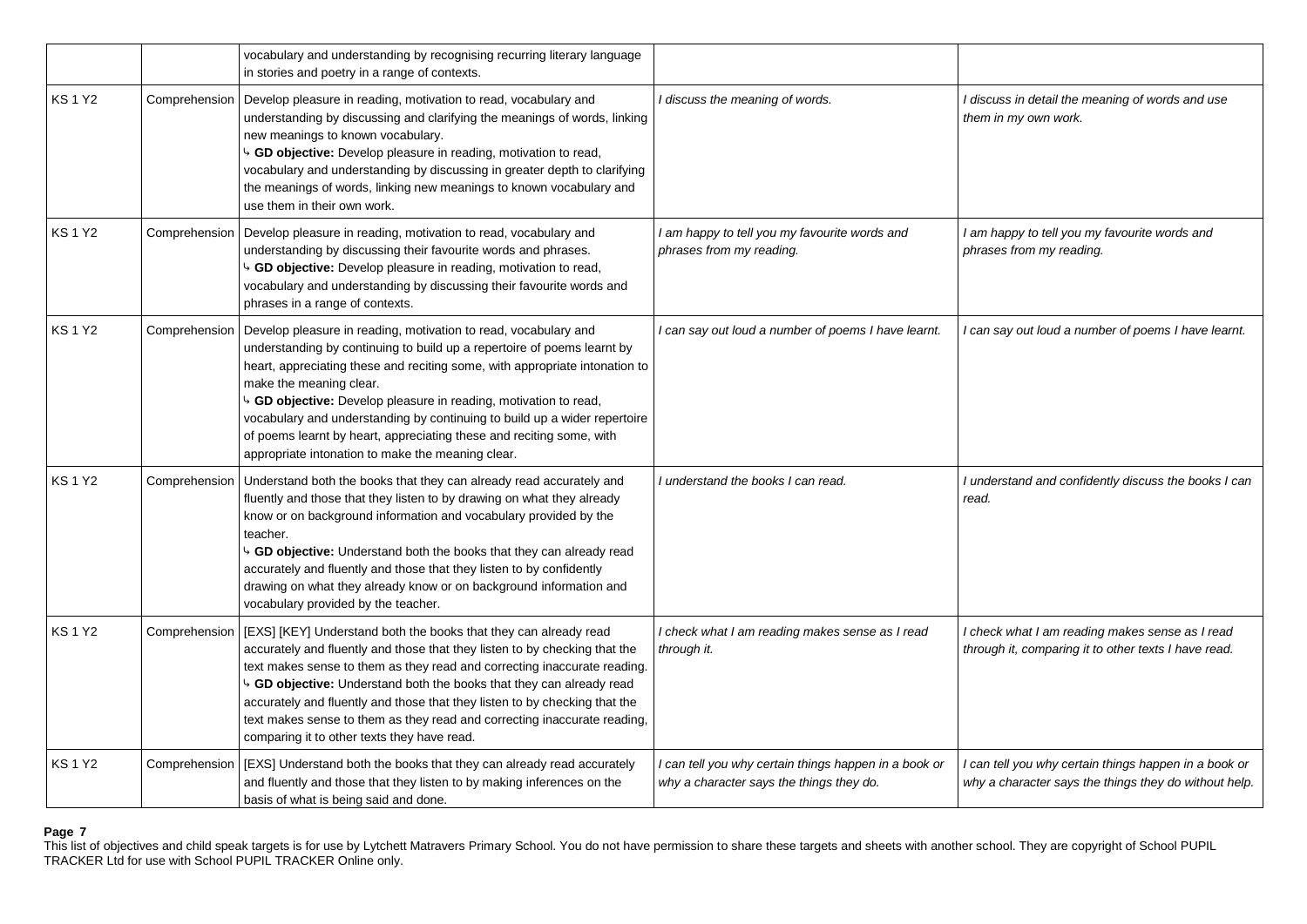|              |               | GD objective: Understand both the books that they can already read<br>accurately and fluently and those that they listen to by independently<br>making inferences on the basis of what is being said and done in a range<br>of contexts.                                                                                                                                                                                       |                                                                                                             |                                                                                                                                        |
|--------------|---------------|--------------------------------------------------------------------------------------------------------------------------------------------------------------------------------------------------------------------------------------------------------------------------------------------------------------------------------------------------------------------------------------------------------------------------------|-------------------------------------------------------------------------------------------------------------|----------------------------------------------------------------------------------------------------------------------------------------|
| <b>KS1Y2</b> | Comprehension | [EXS] [KEY] Understand both the books that they can already read<br>accurately and fluently and those that they listen to by answering and<br>asking questions.<br><sup>4</sup> GD objective: Understand both the books that they can already read<br>accurately and fluently and those that they listen to by asking and<br>answering, backing up their views with supporting evidence.                                       | I can answer and ask questions about what I have<br>read.                                                   | I can ask and answer probing questions about what I<br>have read, giving evidence to support my answers.                               |
| <b>KS1Y2</b> | Comprehension | [KEY] Understand both the books that they can already read accurately<br>and fluently and those that they listen to by predicting what might happen<br>on the basis of what has been read so far.<br>GD objective: Understand both the books that they can already read<br>accurately and fluently and those that they listen to by more accurately<br>predicting what might happen on the basis of what has been read so far. | I like to guess what happens next in a story, using<br>what I already know has gone on before.              | I can guess correctly what happens next in a story,<br>using what I already know has gone on before.                                   |
| <b>KS1Y2</b> | Comprehension | [KEY] Participate in discussion about books, poems and other works that<br>are read to them and those that they can read for themselves, taking<br>turns and listening to what others say.<br><sup>4</sup> GD objective: Independently engage in discussion comparing books,<br>poems and other works that are read to them and those that they can<br>read for themselves, taking turns and listening to what others say.     | I take turns to discuss and listen to others about what<br>I have read.                                     | I take turns to discuss and compare books I have<br>read and listen to what others say                                                 |
| <b>KS1Y2</b> | Comprehension | Explain and discuss their understanding of books, poems and other<br>material, both those that they listen to and those that they read for<br>themselves.<br><sup>4</sup> GD objective: Explain, compare, and discuss in greater detail their<br>understanding of books, poems and other material, both those that they<br>listen to and those that they read for themselves.                                                  | I can explain and discuss what has happened in<br>books that either I have read or have been read to<br>me. | I can explain, compare and discuss in greater detail<br>what has happened in books that either I have read<br>or have been read to me. |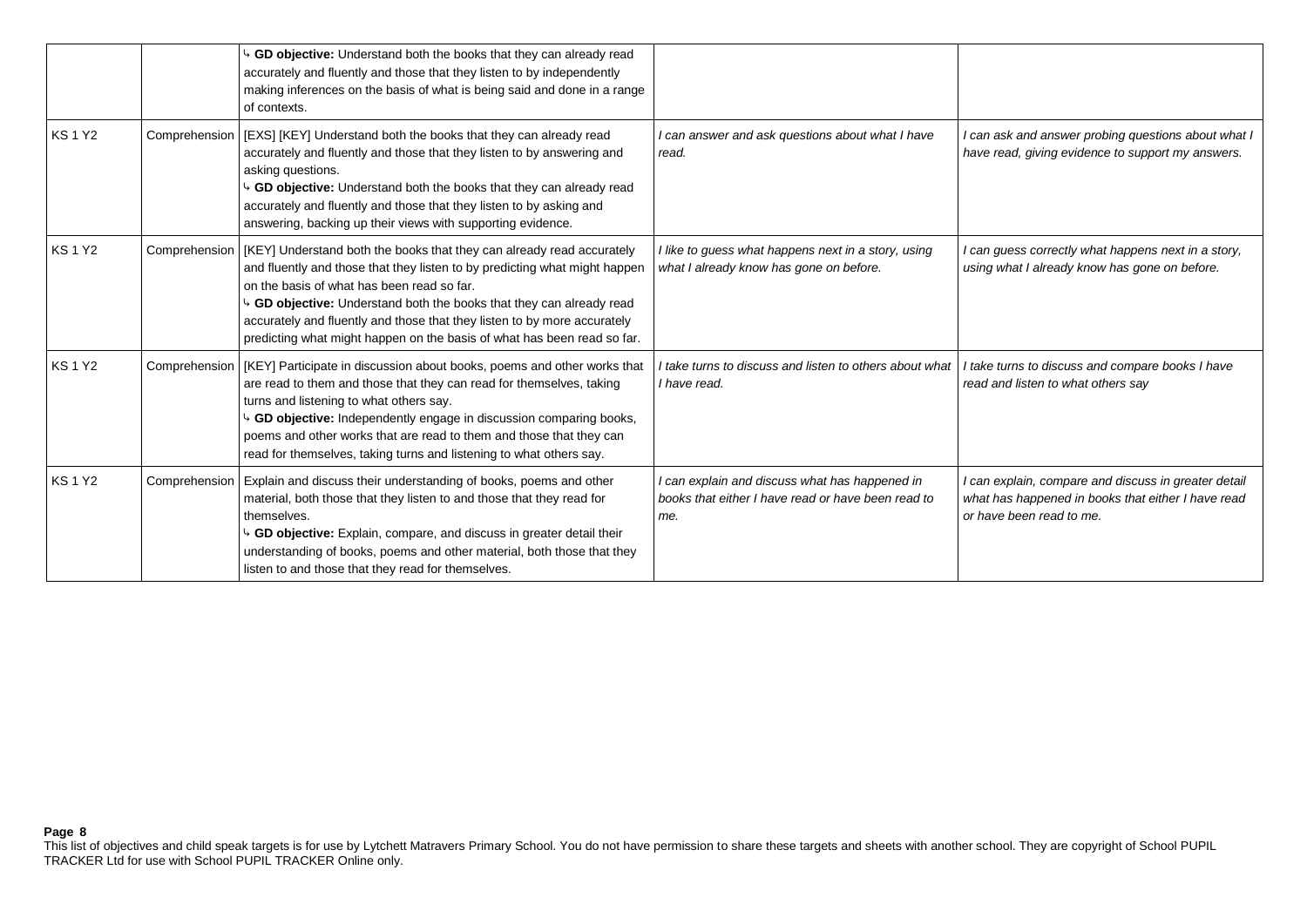# READING Key Stage 2 Year 3

| <b>Key Stage</b> | <b>Strand</b> | Objective                                                                                                                                                                                                                                                                                                                                                                                                                                                                     | <b>Child Speak Target</b>                                                       | <b>Greater Depth Target</b>                                                                                          |
|------------------|---------------|-------------------------------------------------------------------------------------------------------------------------------------------------------------------------------------------------------------------------------------------------------------------------------------------------------------------------------------------------------------------------------------------------------------------------------------------------------------------------------|---------------------------------------------------------------------------------|----------------------------------------------------------------------------------------------------------------------|
| <b>KS 2 Y3</b>   | Word          |                                                                                                                                                                                                                                                                                                                                                                                                                                                                               |                                                                                 |                                                                                                                      |
| <b>KS 2 Y3</b>   | Word          | Apply their improving knowledge of root words, prefixes and suffixes<br>(etymology and morphology) as listed in English Appendix 1, both to read<br>aloud and to understand the meaning of new words they meet.<br><sup>1</sup> GD objective: Automomously apply their improving knowledge of root<br>words, prefixes and suffixes (etymology and morphology) as listed in<br>English Appendix 1, both to read aloud and to understand the meaning of<br>new words they meet. | I can use my existing knowledge to help myself read<br>aloud.                   | I can use my existing knowledge independently to<br>help myself read aloud.                                          |
| <b>KS 2 Y3</b>   | Word          | [KEY] Beginning to read further exception words, noting the unusual<br>correspondences between spelling and sound, and where these occur in<br>the word.<br>4 GD objective: Beginning to read a greater number of exception words,<br>noting the unusual correspondences between spelling and sound, and<br>where these occur in the word.                                                                                                                                    | I am aware that some words sound different to how<br>they are spelt.            | I know a greater number of words that sound different<br>to how they are spelt.                                      |
| <b>KS2Y3</b>     | Comprehension |                                                                                                                                                                                                                                                                                                                                                                                                                                                                               |                                                                                 |                                                                                                                      |
| <b>KS2Y3</b>     | Comprehension | [KEY] Develop positive attitudes to reading and understanding of what<br>they read by listening to and discussing a range of fiction, poetry, plays,<br>non-fiction and reference books or textbooks.<br>4 GD objective: Develop positive attitudes to reading and understanding<br>of what they read by listening to and evaluating a range of fiction, poetry,<br>plays, non-fiction and reference books or textbooks.                                                      | I have understood a range of texts I have read.                                 | I can evaluate a range of texts I have read.                                                                         |
| <b>KS 2 Y3</b>   | Comprehension | Develop positive attitudes to reading and understanding of what they<br>read by reading books that are structured in some different ways and<br>reading for a range of purposes.<br><sup>1</sup> GD objective: Develop positive attitudes to reading and understanding<br>of what they read by comparing books that are structured in some<br>different ways and reading for a range of purposes.                                                                             | I am able to choose from a range of books to find the<br>information I require. | am able to choose from and compare a range of<br>books to find the information I require.                            |
| <b>KS 2 Y3</b>   | Comprehension | [KEY] Develop positive attitudes to reading and understanding of what<br>they read by beginning to use dictionaries to check the meaning of words<br>that they have read.<br><sup>4</sup> GD objective: Develop positive attitudes to reading and understanding<br>of what they read by beginning to use dictionaries more confidently to<br>check the meaning of words that they have read and use them in their<br>own work.                                                | I use a dictionary to check the meaning of words.                               | I use a dictionary more confidently to check the<br>meaning of words and am beginning to use them in<br>my own work. |

# **Page 9**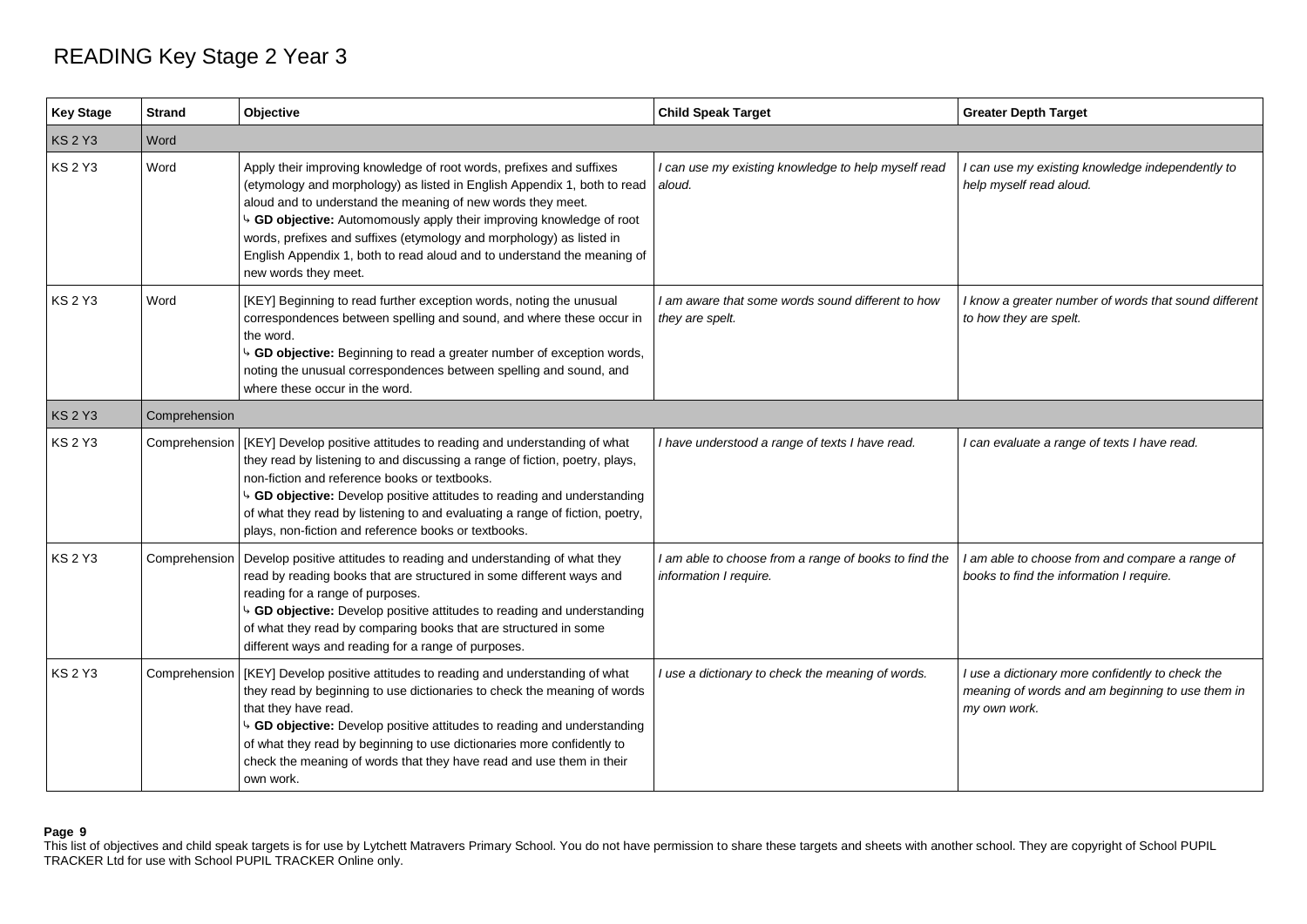| <b>KS 2 Y3</b> | Comprehension | Develop positive attitudes to reading and understanding of what they<br>read by increasing their familiarity with a range of books, including fairy<br>stories, myths and legends, and retelling some of these orally.<br>4 GD objective: Develop positive attitudes to reading and understanding<br>of what they read by increasing their familiarity with a range of books,<br>including fairy stories, myths and legends, retelling some of these orally<br>and comparing their key features.              | I can talk about some different types of stories I have<br>read.              | I can talk about some different types of stories I have<br>read and compare their key features                                     |
|----------------|---------------|---------------------------------------------------------------------------------------------------------------------------------------------------------------------------------------------------------------------------------------------------------------------------------------------------------------------------------------------------------------------------------------------------------------------------------------------------------------------------------------------------------------|-------------------------------------------------------------------------------|------------------------------------------------------------------------------------------------------------------------------------|
| <b>KS 2 Y3</b> | Comprehension | [KEY] Develop positive attitudes to reading and understanding of what<br>they read by identifying themes and conventions in a range of books.<br>b GD objective: Develop positive attitudes to reading and understanding<br>of what they read by identifying and evaluating themes and conventions<br>in a range of books.                                                                                                                                                                                    | I can identify some themes in a range of books I<br>read.                     | I can identify and evaluate some themes in a range of<br>books I read.                                                             |
| <b>KS 2 Y3</b> | Comprehension | Develop positive attitudes to reading and understanding of what they<br>read by preparing poems and play scripts to read aloud and to perform,<br>increasingly showing understanding through intonation, tone, volume and<br>action.<br>4 GD objective: Develop positive attitudes to reading and understanding<br>of what they read by preparing poems and play scripts to more<br>confidently read aloud and to perform, increasingly showing<br>understanding through intonation, tone, volume and action. | I will perform poems and play scripts to read aloud.                          | confidently perform poems and play scripts to read<br>aloud.                                                                       |
| <b>KS 2 Y3</b> | Comprehension | Develop positive attitudes to reading and understanding of what they<br>read by discussing some words and phrases that capture the reader's<br>interest and imagination.<br>b GD objective: Develop positive attitudes to reading and understanding<br>of what they read by evaluating some words and phrases that capture the<br>reader's interest and imagination                                                                                                                                           | I will discuss words and phrases that interest me.                            | I will evaluate words and phrases that interest me<br>and begin to use them in my own work.                                        |
| <b>KS 2 Y3</b> | Comprehension | Develop positive attitudes to reading and understanding of what they<br>read by Beginning to recognise some different forms of poetry [for<br>example, free verse, narrative poetry].<br>4 GD objective: Develop positive attitudes to reading and understanding<br>of what they read by beginning to recognise, unaided, some different<br>forms and structures of poetry [for example: free verse, narrative poetry].                                                                                       | I know that poetry comes in different forms.                                  | I know that poetry comes in different forms and can<br>compare different styles.                                                   |
| <b>KS 2 Y3</b> | Comprehension | Understand what they read, in books they can read independently, by<br>beginning to check that the text makes sense to them, discussing their<br>understanding and explaining the meaning of words in context.<br>4 GD objective: Understand what they read, in books they can read<br>independently, by beginning to check that the text makes sense to them,<br>identifying and discussing their misunderstandings.                                                                                         | I think about what I read to make sure I understand it<br>and it makes sense. | I think about what I read and can tell an adult what I<br>don't understand and then think carefully about what<br>it really means. |
| <b>KS2Y3</b>   |               | Comprehension   Understand what they read, in books they can read independently, by                                                                                                                                                                                                                                                                                                                                                                                                                           | l ask questions about a text or book.                                         | I ask more questions about a text or book to ensure I                                                                              |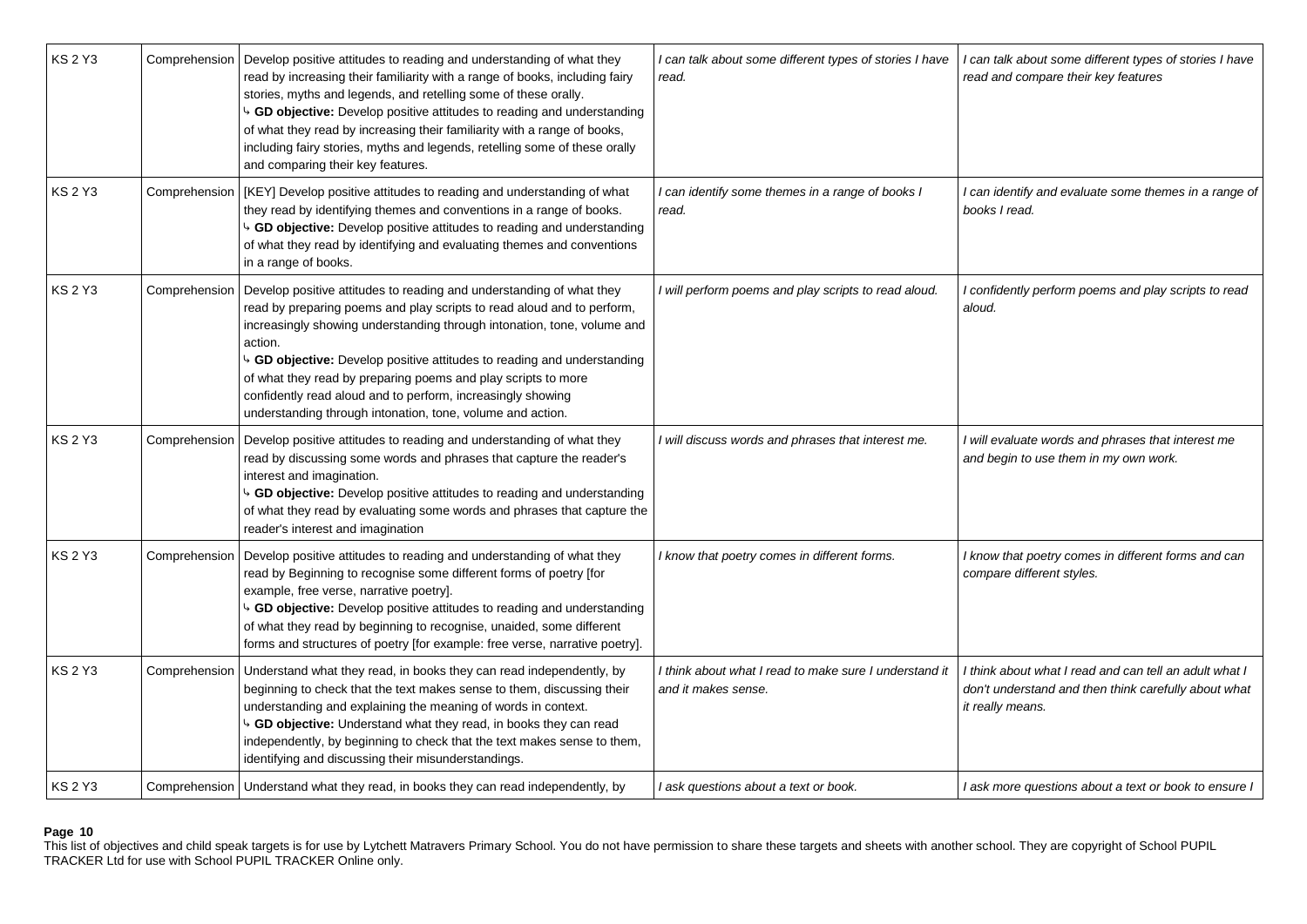|                |               | asking simple questions to improve their understanding of a text.<br><sup>4</sup> GD objective: Understand what they read, in books they can read<br>independently, by asking a focused, simple questions to improve their<br>understanding of a text.                                                                                                                                                                                                                                                               |                                                                                                                                 | know what I have read about.                                                                                                                                            |
|----------------|---------------|----------------------------------------------------------------------------------------------------------------------------------------------------------------------------------------------------------------------------------------------------------------------------------------------------------------------------------------------------------------------------------------------------------------------------------------------------------------------------------------------------------------------|---------------------------------------------------------------------------------------------------------------------------------|-------------------------------------------------------------------------------------------------------------------------------------------------------------------------|
| <b>KS 2 Y3</b> | Comprehension | [KEY] Understand what they read, in books they can read independently,<br>by drawing simple inferences such as inferring characters' feelings,<br>thoughts and motives from their actions, and justifying inferences with<br>evidence.<br><sup>1</sup> GD objective: Understand what they read, in books they can read<br>independently, by drawing simple inferences such as inferring characters'<br>key feelings, thoughts and motives from their actions, and justifying<br>inferences with a range of evidence. | I know a character does certain things because of<br>how the character is feeling or what has happened to<br>them in the story. | I know a character does certain things because of<br>how the character is feeling or what has happened to<br>them in the story and use evidence to support my<br>ideas. |
| <b>KS 2 Y3</b> | Comprehension | [KEY] Understand what they read, in books they can read independently,<br>by beginning to predict what might happen from details stated and<br>implied [based on content, simple themes or text types].<br><sup>1</sup> GD objective: Understand what they read, in books they can read<br>independently, by beginning to more accurately predict what might<br>happen from key details stated and implied [based on content, simple<br>themes or text types].                                                       | can predict events in stories from what has<br>happened up to now.                                                              | I can predict events in stories more accurately from<br>what has happened up to now.                                                                                    |
| <b>KS 2 Y3</b> | Comprehension | Understand what they read, in books they can read independently, by<br>beginning to identify main ideas drawn from more than one paragraph<br>and summarising these.<br><sup>1</sup> GD objective: Understand what they read, in books they can read<br>independently, by beginning to identify and organise the main ideas<br>drawn from more than one paragraph and clearly summarising these.                                                                                                                     | I can tell what the main ideas are from reading a<br>number of paragraphs.                                                      | I can tell what the main ideas are from reading a<br>number of paragraphs and summarise these.                                                                          |
| <b>KS 2 Y3</b> | Comprehension | Understand what they read, in books they can read independently, by<br>beginning to identify how language, structure, and presentation contribute<br>to meaning.<br><sup>1</sup> GD objective: Understand what they read, in books they can read<br>independently, by beginning to evaluate how language, structure, and<br>presentation contribute to meaning across a range of contexts.                                                                                                                           | I can see that books are set out in ways that help the<br>reader to read the texts.                                             | I can see that books are set out in ways that help the<br>reader to read the texts and evaluate their layout                                                            |
| <b>KS 2 Y3</b> | Comprehension | [KEY] Retrieve and record simple information from non-fiction.<br>GD objective: Retrieve and record simple information from non-fiction<br>unaided.                                                                                                                                                                                                                                                                                                                                                                  | I can use non-fiction books to find information.                                                                                | I can use non-fiction books to find information without<br>adult help.                                                                                                  |
| <b>KS 2 Y3</b> | Comprehension | Participate with support in discussion about both books that are read to<br>them and those they can read for themselves, taking turns and listening<br>to what others say.<br>4 GD objective: Participate with support in discussion about both books<br>that are read to them and those they can read for themselves, taking                                                                                                                                                                                        | I can take turns when discussing books I have read.                                                                             | I like to listen to the opinion of others when I discuss<br>books I have read.                                                                                          |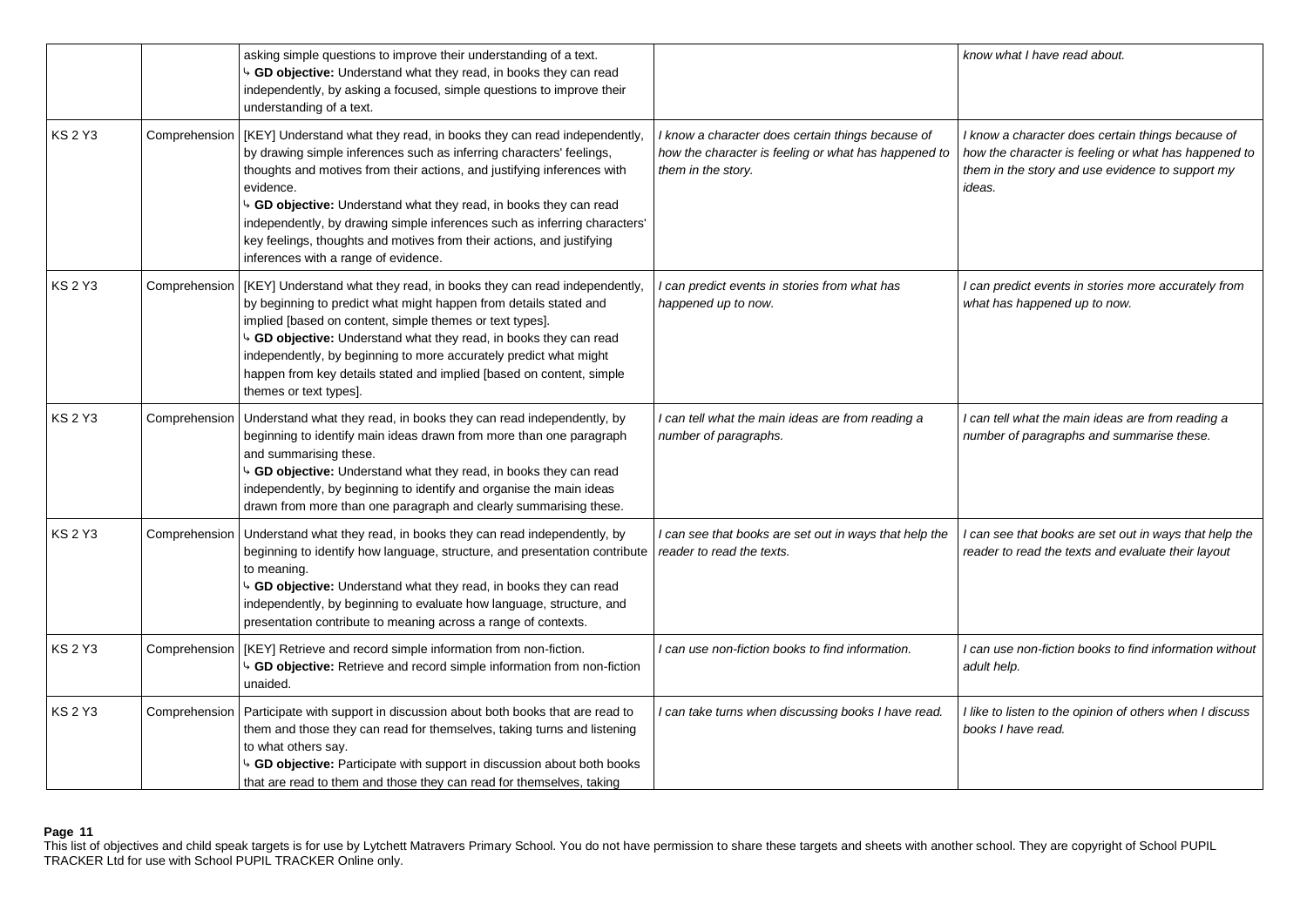|  |  | , what others sav.<br>and patiently<br>∠ listening to what<br>turns<br>ึ |  |  |
|--|--|--------------------------------------------------------------------------|--|--|
|--|--|--------------------------------------------------------------------------|--|--|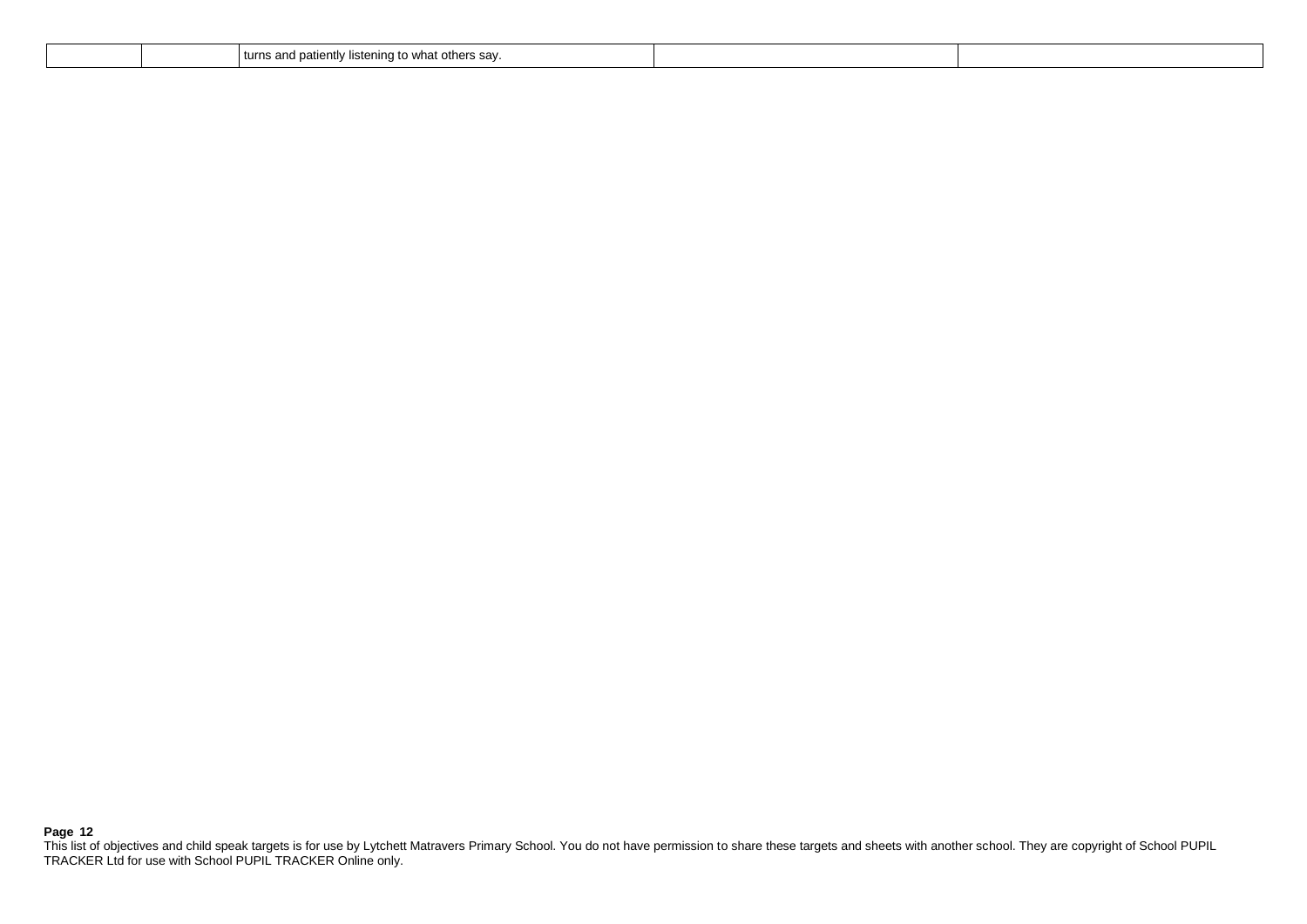# READING Key Stage 2 Year 4

| <b>Key Stage</b> | <b>Strand</b> | Objective                                                                                                                                                                                                                                                                                                                                                                                                                                                             | <b>Child Speak Target</b>                                                                                                                  | <b>Greater Depth Target</b>                                                                                                                              |
|------------------|---------------|-----------------------------------------------------------------------------------------------------------------------------------------------------------------------------------------------------------------------------------------------------------------------------------------------------------------------------------------------------------------------------------------------------------------------------------------------------------------------|--------------------------------------------------------------------------------------------------------------------------------------------|----------------------------------------------------------------------------------------------------------------------------------------------------------|
| <b>KS2Y4</b>     | Word          |                                                                                                                                                                                                                                                                                                                                                                                                                                                                       |                                                                                                                                            |                                                                                                                                                          |
| <b>KS 2 Y4</b>   | Word          | [KEY] Apply their growing knowledge of root words, prefixes and suffixes<br>(etymology and morphology) as listed in English Appendix 1, both to read<br>aloud and to understand the meaning of new words they meet.<br>b GD objective: Independently apply their growing knowledge of root<br>words, prefixes and suffixes (etymology and morphology) as listed in<br>English Appendix 1, both to read aloud and to understand the meaning of<br>new words they meet. | I can use my existing knowledge of a range of<br>different words to help with reading aloud and<br>understanding the meaning of new words. | I can independently use my existing knowledge of a<br>range of different words to help with reading aloud<br>and understanding the meaning of new words. |
| <b>KS 2 Y4</b>   | Word          | [KEY] Read further exception words, noting the unusual correspondences<br>between spelling and sound, and where these occur in the word.<br>4 GD objective: Read more exception words, noting the unusual<br>correspondences between spelling and sound, and where these occur in<br>a range of words.                                                                                                                                                                | I am aware that some words sound different to how<br>they are spelt.                                                                       | I know a range of words sound different to how they<br>are spelt.                                                                                        |
| <b>KS2Y4</b>     | Comprehension |                                                                                                                                                                                                                                                                                                                                                                                                                                                                       |                                                                                                                                            |                                                                                                                                                          |
| <b>KS2Y4</b>     | Comprehension | [KEY] Develop positive attitudes to reading and understanding of what<br>they read by listening to and discussing a wide range of fiction, poetry,<br>plays, non-fiction and reference books or textbooks.<br><sup>4</sup> GD objective: Develop positive attitudes to reading and understanding<br>of what they read by listening to and evaluating a wide range of fiction,<br>poetry, plays, non-fiction and reference books or textbooks.                         | I can show you I have understood an increasing wide<br>range of texts I have read.                                                         | I can evaluate an increasingly wide range of texts I<br>have read.                                                                                       |
| <b>KS 2 Y4</b>   | Comprehension | Develop positive attitudes to reading and understanding of what they<br>read by reading books that are structured in different ways and reading<br>for a range of purposes.<br><sup>4</sup> GD objective: Develop positive attitudes to reading and understanding<br>of what they read by comparing books that are structured in different<br>ways and reading for a range of purposes.                                                                               | I am able to choose from a range of books that are<br>set out differently but give me the information I<br>require.                        | I am able to choose from and compare a range of<br>books that are set out differently but give me the<br>information I require.                          |
| <b>KS 2 Y4</b>   | Comprehension | [KEY] Develop positive attitudes to reading and understanding of what<br>they read by using dictionaries to check the meaning of words that they<br>have read.<br><b>GD objective:</b> Develop positive attitudes to reading and understanding<br>of what they read by confidently using dictionaries to check the meaning<br>of words that they have read and uses them in their own work.                                                                           | I can use a dictionary to check the meaning of new<br>words.                                                                               | I can use a dictionary confidently to check the<br>meaning of new words and use them in my own<br>work.                                                  |
| <b>KS 2 Y4</b>   | Comprehension | Develop positive attitudes to reading and understanding of what they<br>read by increasing their familiarity with a wide range of books, including                                                                                                                                                                                                                                                                                                                    | I can talk about different types of stories I have read.                                                                                   | I can talk about different types of stories I have read<br>and compare their key features.                                                               |

#### **Page 13**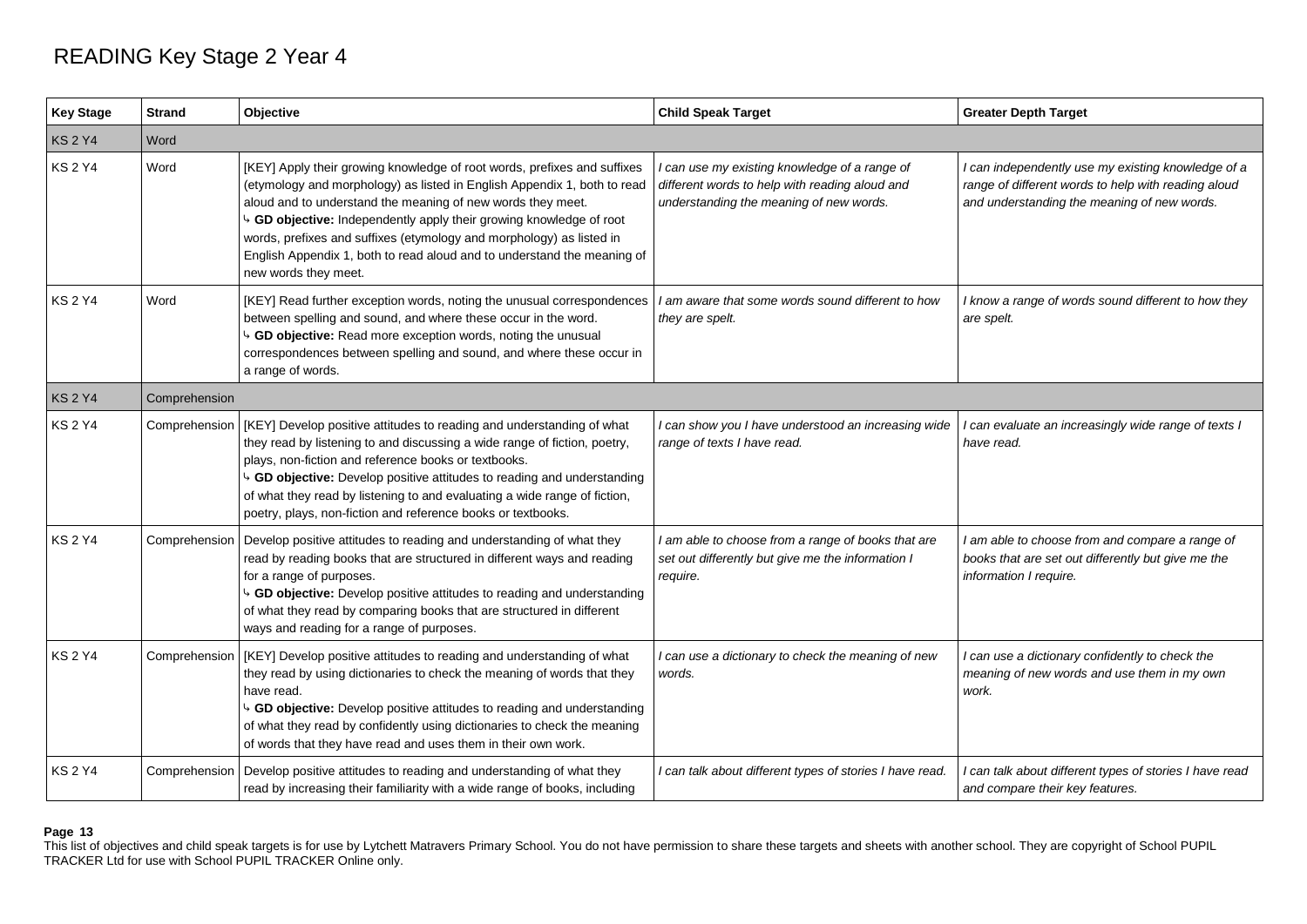|                |               | fairy stories, myths and legends, and retelling some of these orally.<br><sup>1</sup> GD objective: Develop positive attitudes to reading and understanding<br>of what they read by increasing their familiarity with a wide range of<br>books, including fairy stories, myths and legends, retelling some of these<br>orally and comparing their key features.                                                                                                                                   |                                                                                         |                                                                                                                                              |
|----------------|---------------|---------------------------------------------------------------------------------------------------------------------------------------------------------------------------------------------------------------------------------------------------------------------------------------------------------------------------------------------------------------------------------------------------------------------------------------------------------------------------------------------------|-----------------------------------------------------------------------------------------|----------------------------------------------------------------------------------------------------------------------------------------------|
| <b>KS 2 Y4</b> | Comprehension | [KEY] Develop positive attitudes to reading and understanding of what<br>they read by identifying themes and conventions in a wide range of<br>books.<br><sup>4</sup> GD objective: Develop positive attitudes to reading and understanding<br>of what they read by identifying and evaluating themes and conventions<br>in a wide range of books.                                                                                                                                                | I can identify different themes and conventions in a<br>wide range of books I read.     | I can identify and evaluate different themes and<br>conventions in a wide range of books I read.                                             |
| <b>KS 2 Y4</b> | Comprehension | Develop positive attitudes to reading and understanding of what they<br>read by preparing poems and play scripts to read aloud and to perform,<br>showing understanding through intonation, tone, volume and action.<br><sup>4</sup> GD objective: Develop positive attitudes to reading and understanding<br>of what they read by preparing a range of poems and play scripts to<br>confidently read aloud and to perform, showing understanding through<br>intonation, tone, volume and action. | I will perform poems and play scripts to read aloud to<br>keep the listener interested. | I confidently perform a range of poems and play<br>scripts to read aloud to keep the listener interested.                                    |
| <b>KS2Y4</b>   |               | Comprehension   Develop positive attitudes to reading and understanding of what they<br>read by discussing words and phrases that capture the reader's interest<br>and imagination.<br><sup>4</sup> GD objective: Develop positive attitudes to reading and understanding<br>of what they read by evaluating words and phrases that capture the<br>reader's interest and imagination.                                                                                                             | I will discuss words and phrases that interest me.                                      | I will evaluate the effectiveness of words and phrases<br>that interest me and use them in my own work.                                      |
| <b>KS 2 Y4</b> | Comprehension | Develop positive attitudes to reading and understanding of what they<br>read by recognising some different forms of poetry [for example, free<br>verse, narrative poetry].<br><b>GD objective:</b> Develop positive attitudes to reading and understanding<br>of what they read by recognising and comparing some different forms of<br>poetry [for example: free verse, narrative poetry].                                                                                                       | I can recognise different types of poetry.                                              | I can recognise and compare different types of<br>poetry.                                                                                    |
| KS 2 Y4        |               | Comprehension   [KEY] Understand what they read, in books they can read independently,<br>by checking that the text makes sense to them, discussing their<br>understanding and explaining the meaning of words in context.<br>4 GD objective: Understand what they read, in books they can read<br>independently, by checking that the text makes sense to them, discussing<br>their understanding, comparing it with other books and explaining the<br>meaning of words in context.              | I check what I have read to ensure it makes sense.                                      | I check what I have read to ensure it makes sense by<br>comparing it with other books I have read and<br>exploring the meaning of new words. |
| <b>KS 2 Y4</b> |               | Comprehension   Understand what they read, in books they can read independently, by<br>asking questions to improve their understanding of a text.<br>4 GD objective: Understand what they read, in books they can read                                                                                                                                                                                                                                                                            | I ask questions to help me understand more about a<br>book.                             | I confidently ask questions to help me understand<br>more about a book.                                                                      |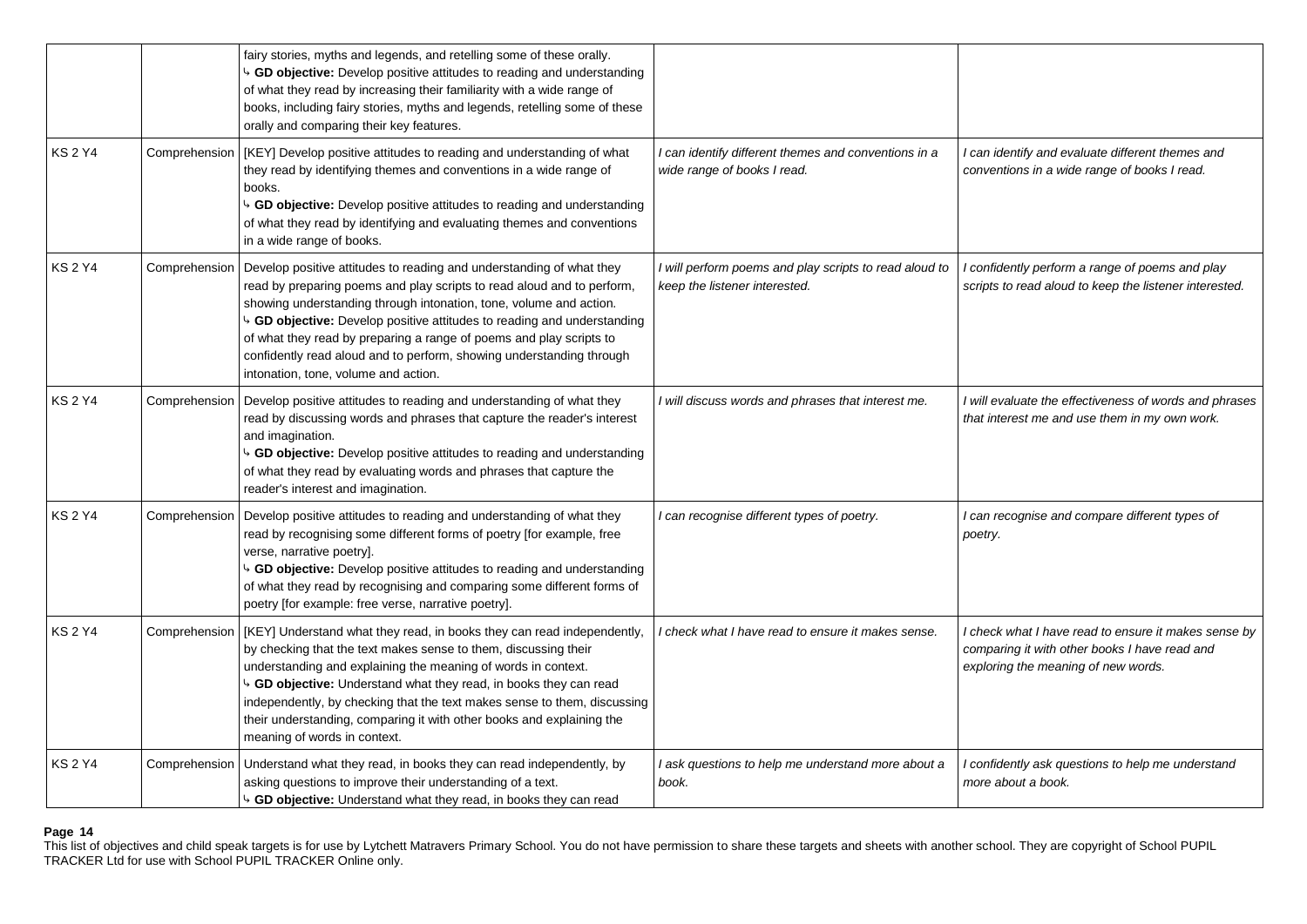|                |               | independently, by confidently asking specific questions to improve their<br>understanding of a text.                                                                                                                                                                                                                                                                                                                                                                                       |                                                                                                                                                                                   |                                                                                                                                                                                                      |
|----------------|---------------|--------------------------------------------------------------------------------------------------------------------------------------------------------------------------------------------------------------------------------------------------------------------------------------------------------------------------------------------------------------------------------------------------------------------------------------------------------------------------------------------|-----------------------------------------------------------------------------------------------------------------------------------------------------------------------------------|------------------------------------------------------------------------------------------------------------------------------------------------------------------------------------------------------|
| <b>KS2Y4</b>   | Comprehension | [KEY] Understand what they read, in books they can read independently,<br>by drawing inferences such as inferring characters' feelings, thoughts and<br>motives from their actions, and justifying inferences with evidence.<br>GD objective: Understand what they read, in books they can read<br>independently, by drawing inferences such as inferring characters'<br>feelings, thoughts and motives from their actions, and justifying<br>inferences with a range of quality evidence. | I use evidence from different parts of the text to<br>support my inferences such as showing characters'<br>feelings, thoughts and motives from their actions<br>across the story. | I use a range of quality evidence from different parts<br>of the text to justify my inferences such as showing<br>characters' feelings, thoughts and motives from their<br>actions across the story. |
| <b>KS 2 Y4</b> | Comprehension | [KEY] Understand what they read, in books they can read independently,<br>by predicting what might happen from details stated and implied [based<br>on content, simple themes or text types].<br>GD objective: Understand what they read, in books they can read<br>independently, by accurately predicting what might happen from key<br>details stated and implied [based on content, simple themes or text<br>types].                                                                   | I can predict events in stories from what I have read.                                                                                                                            | can accurately predict events in stories from what I<br>have read.                                                                                                                                   |
| <b>KS 2 Y4</b> |               | Comprehension   [KEY] Understand what they read, in books they can read independently,<br>by identifying main ideas drawn from more than one paragraph and<br>summarising these.<br>GD objective: Understand what they read, in books they can read<br>independently, by identifying and categorising main ideas drawn from a<br>broad range of paragraphs and summarising these.                                                                                                          | I can tell what the main ideas in a book are from<br>reading a number of paragraphs.                                                                                              | I can tell what the main ideas in a book are from<br>reading a number of paragraphs and categorising my<br>ideas efficiently.                                                                        |
| KS 2 Y4        | Comprehension | Understand what they read, in books they can read independently, by<br>identifying how language, structure, and presentation contribute to<br>meaning.<br><sup>1</sup> GD objective: Understand what they read, in books they can read<br>independently, by evaluating how language, structure, and presentation<br>contribute to meaning.                                                                                                                                                 | I understand that the way books are set out help the<br>reader to identify the meaning.                                                                                           | I can evaluate the way different books are set out<br>help the reader to identify the meaning.                                                                                                       |
| <b>KS 2 Y4</b> | Comprehension | [KEY] Retrieve and record information from non-fiction.<br>GD objective: Independently retrieve and record information from<br>non-fiction in a range of contexts.                                                                                                                                                                                                                                                                                                                         | I can use non-fiction books to find out about things.                                                                                                                             | I can use non-fiction books to find out about things<br>independently.                                                                                                                               |
| <b>KS2Y4</b>   | Comprehension | Participate in discussion about both books that are read to them and<br>those they can read for themselves, taking turns and listening to what<br>others say.<br>4 GD objective: Engage in discussion about both books that are read to<br>them and those they can read for themselves, taking turns and listening<br>to what others say.                                                                                                                                                  | I can take turns when discussing books I have read,<br>or had read to me and listen to what others have to<br>say.                                                                | I can hold in depth discussion about books I have<br>read, or had read to me and listen to what others<br>have to say.                                                                               |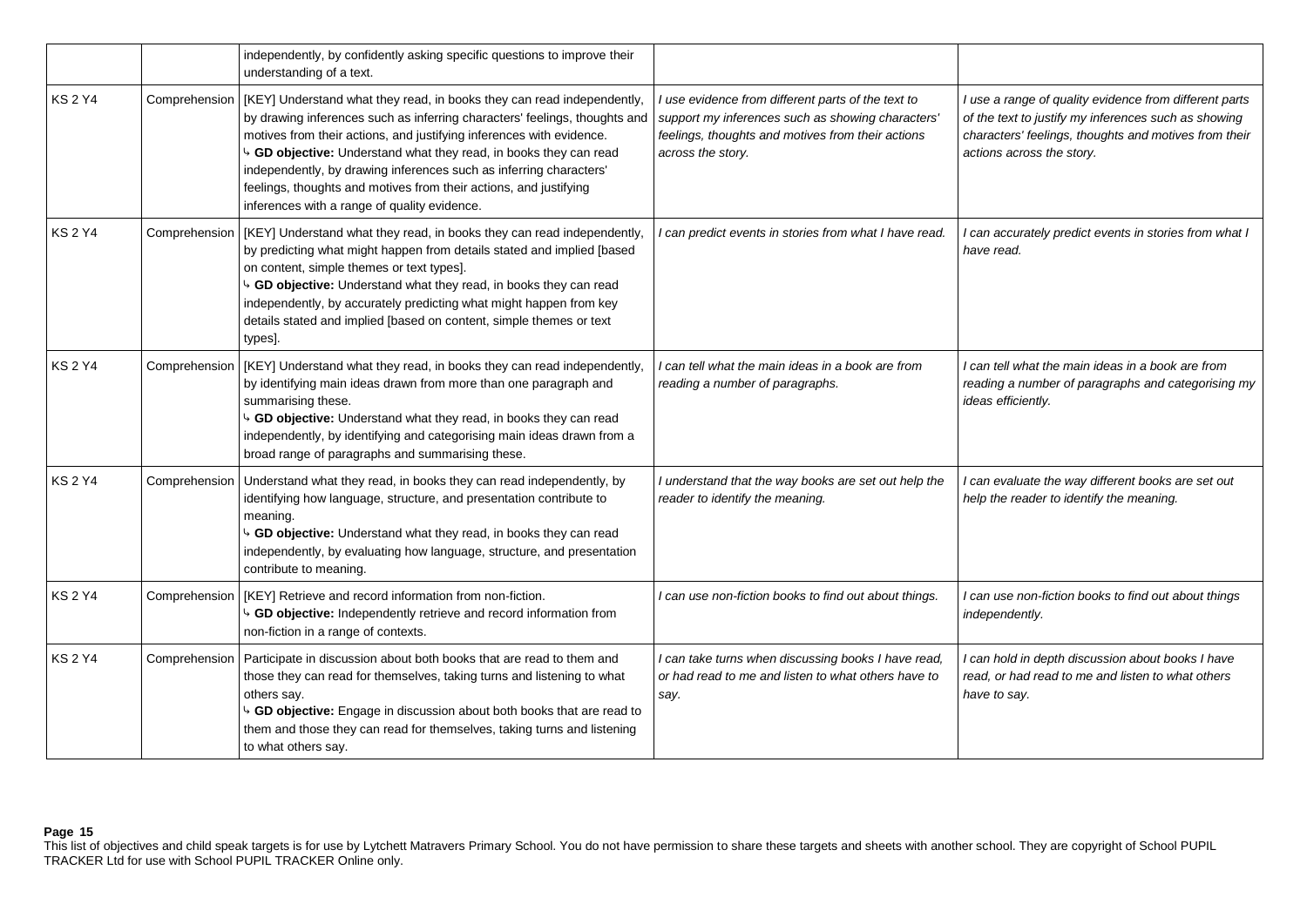# READING Key Stage 2 Year 5

| <b>Key Stage</b> | <b>Strand</b> | Objective                                                                                                                                                                                                                                                                                                                                                                                                                                                                                                                                                                                                                                                          | <b>Child Speak Target</b>                                                                                               | <b>Greater Depth Target</b>                                                                                                         |
|------------------|---------------|--------------------------------------------------------------------------------------------------------------------------------------------------------------------------------------------------------------------------------------------------------------------------------------------------------------------------------------------------------------------------------------------------------------------------------------------------------------------------------------------------------------------------------------------------------------------------------------------------------------------------------------------------------------------|-------------------------------------------------------------------------------------------------------------------------|-------------------------------------------------------------------------------------------------------------------------------------|
| <b>KS 2 Y5</b>   | Word          |                                                                                                                                                                                                                                                                                                                                                                                                                                                                                                                                                                                                                                                                    |                                                                                                                         |                                                                                                                                     |
| KS 2 Y5          | Word          | [KEY] Apply their initial knowledge of root words, prefixes and suffixes<br>(morphology and etymology), as listed in English Appendix 1, both to<br>read aloud and to understand the meaning of new words that they meet.<br><sup>1</sup> GD objective: Confidently apply their initial knowledge of root words,<br>prefixes and suffixes (morphology and etymology), as listed in English<br>Appendix 1, both to read aloud and to understand the meaning of new<br>words that they meet.                                                                                                                                                                         | I use some of the words and word parts that<br>understand already to think about what new words<br>mean and sound like. | I confidently use some of the words and word parts<br>that understand already to think about what new<br>words mean and sound like. |
| <b>KS 2 Y5</b>   | Comprehension |                                                                                                                                                                                                                                                                                                                                                                                                                                                                                                                                                                                                                                                                    |                                                                                                                         |                                                                                                                                     |
| KS 2 Y5          | Comprehension | Maintain positive attitudes to reading and understanding of what they<br>read by continuing to read and discuss a range of fiction, poetry, plays,<br>non-fiction and reference books or textbooks.<br><sup>4</sup> GD objective: Maintain positive attitudes to reading and understanding<br>of what they read by continuing to read and compare a range of fiction,<br>poetry, plays, non-fiction and reference books or textbooks in a wider<br>context.                                                                                                                                                                                                        | I read and discuss a range of fiction, poetry, plays,<br>non-fiction and reference books.                               | I read and compare a range of fiction, poetry, plays,<br>non-fiction and reference books.                                           |
| KS 2 Y5          | Comprehension | Maintain positive attitudes to reading and understanding of what they<br>read by reading books that are structured for a range of purposes.<br><sup>4</sup> GD objective: Maintain positive attitudes to reading and understanding<br>of what they read by reading and comparing books that are structured for<br>a range of purposes.                                                                                                                                                                                                                                                                                                                             | I understand books are set out in different ways for<br>different purposes.                                             | I understand books are set out in different ways for<br>different purposes, and can compare their styles.                           |
| <b>KS 2 Y5</b>   | Comprehension | [KEY] Maintain positive attitudes to reading and understanding of what<br>they read by increasing their familiarity with a range of books, including<br>myths, legends and traditional stories, modern fiction, fiction from our<br>literary heritage, and books from other cultures and traditions.<br><sup>1</sup> GD objective: Maintain positive attitudes to reading and understanding<br>of what they read by increasing their familiarity with a range of books,<br>including myths, legends and traditional stories, modern fiction, fiction<br>from our literary heritage, and books from other cultures and traditions,<br>comparing their key features. | I am becoming familiar with a range of books.                                                                           | I am becoming familiar with a range of books and can<br>compare their key features.                                                 |
| <b>KS 2 Y5</b>   | Comprehension | Maintain positive attitudes to reading and understanding of what they<br>read by recommending books that they have read to their peers,<br>beginning to give reasons for their choices.<br><sup>4</sup> GD objective: Maintain positive attitudes to reading and understanding<br>of what they read by recommending books that they have read to their                                                                                                                                                                                                                                                                                                             | I recommend books I have read to my friends.                                                                            | I recommend books I have read to my friends and<br>justify some of my choices.                                                      |

# **Page 16**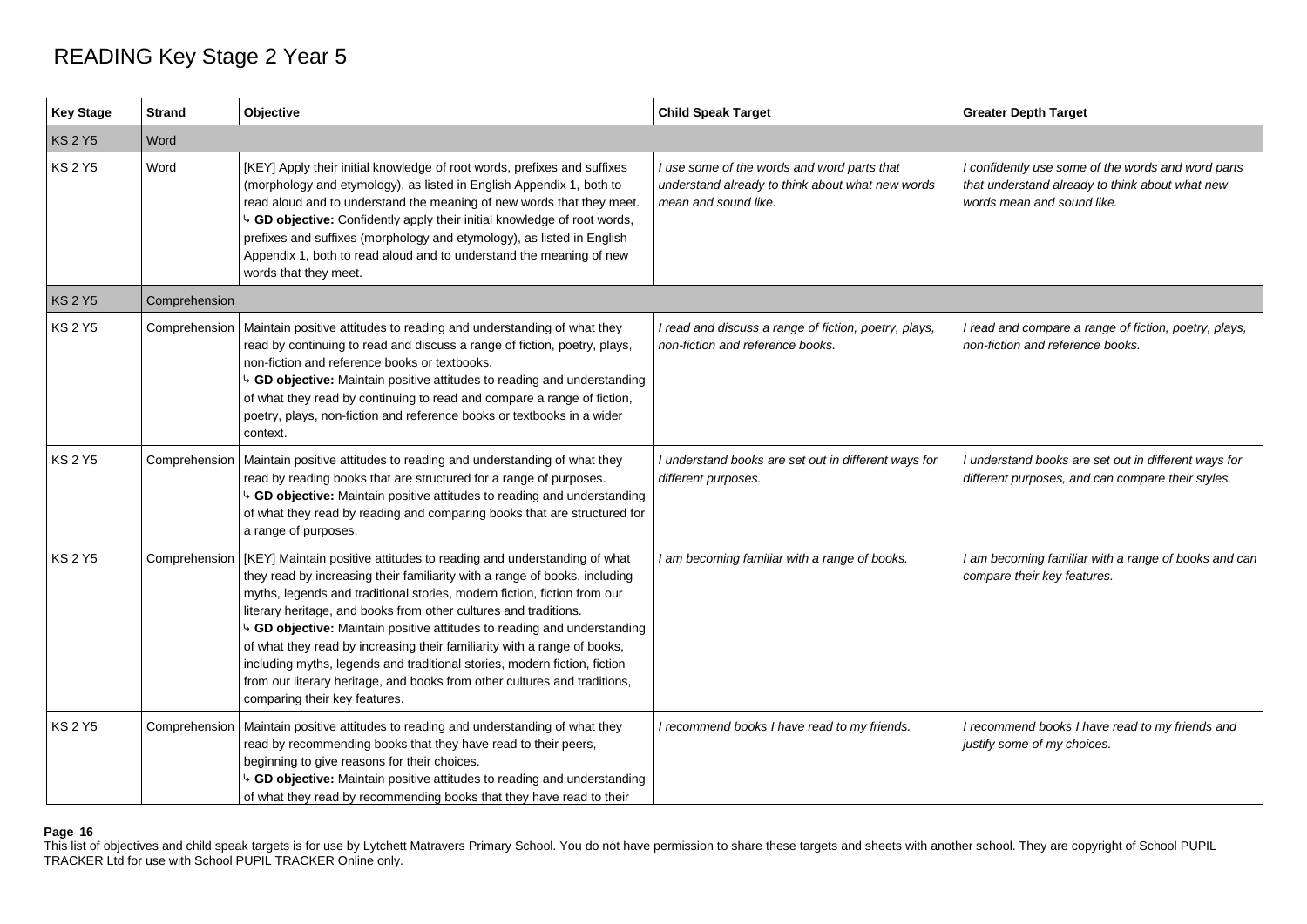|                |               | peers, beginning to justify their choices.                                                                                                                                                                                                                                                                                                                                                                                                                                                                                                            |                                                                                              |                                                                                                                                                        |
|----------------|---------------|-------------------------------------------------------------------------------------------------------------------------------------------------------------------------------------------------------------------------------------------------------------------------------------------------------------------------------------------------------------------------------------------------------------------------------------------------------------------------------------------------------------------------------------------------------|----------------------------------------------------------------------------------------------|--------------------------------------------------------------------------------------------------------------------------------------------------------|
| <b>KS 2 Y5</b> | Comprehension | Maintain positive attitudes to reading and understanding of what they<br>read by identifying and discussing themes and conventions in and across<br>a range of writing.<br><sup>4</sup> GD objective: Maintain positive attitudes to reading and understanding<br>of what they read by independently identifying and discussing themes<br>and conventions in and across a range of writing.                                                                                                                                                           | I am able to identify and discuss themes across a<br>range of writing.                       | I am able to identify and discuss themes across a<br>range of writing independently.                                                                   |
| <b>KS 2 Y5</b> | Comprehension | Maintain positive attitudes to reading and understanding of what they<br>read by beginning to make comparisons within and across books.<br>4 GD objective: Maintain positive attitudes to reading and understanding<br>of what they read by beginning to make more detailed comparisons within<br>and across books.                                                                                                                                                                                                                                   | I can make simple comparisons across books I have<br>read.                                   | can make comparisons across books I have read.                                                                                                         |
| KS 2 Y5        | Comprehension | Maintain positive attitudes to reading and understanding of what they<br>read by learning a range of poetry by heart.<br>4 GD objective: Maintain positive attitudes to reading and understanding<br>of what they read by learning a wider range of poetry by heart and<br>beginning to compare it with other poems they have learnt.                                                                                                                                                                                                                 | I have learnt a few poems by heart.                                                          | I have learnt more poems by heart and can compare<br>them to other poems I have learnt.                                                                |
| <b>KS 2 Y5</b> | Comprehension | Maintain positive attitudes to reading and understanding of what they<br>read by preparing poems and plays to read aloud and to perform,<br>showing understanding through intonation, tone and volume so that the<br>meaning is clear to an audience.<br><sup>1</sup> GD objective: Maintain positive attitudes to reading and understanding<br>of what they read by preparing poems and plays to confidently read aloud<br>and to perform, showing understanding through intonation, tone and<br>volume so that the meaning is clear to an audience. | I am able to read aloud and perform poems and<br>plays.                                      | I am able to read aloud and perform poems and plays<br>confidently.                                                                                    |
| <b>KS 2 Y5</b> | Comprehension | [KEY] Understand what they read by checking that a text makes sense to<br>them, discussing their understanding and exploring the meaning of words<br>in context.<br>4 GD objective: Understand what they read by clarifying that the text<br>makes sense to them, identifying and discussing their understanding<br>and exploring the meaning of words in context.                                                                                                                                                                                    | I check my understanding of a text through<br>discussion and exploring the meaning of words. | I check my understanding of a text through finding<br>where I think I misunderstand and the exploring the<br>meaning of the text through discussion.   |
| <b>KS 2 Y5</b> | Comprehension | Understand what they read by beginning to ask questions to improve<br>their understanding.<br><sup>1</sup> GD objective: Understand what they read by beginning to pose<br>probing questions to improve their understanding.                                                                                                                                                                                                                                                                                                                          | I can ask questions about what I have read.                                                  | I can ask probing questions about what I have read.                                                                                                    |
| <b>KS 2 Y5</b> | Comprehension | Understand what they read by beginning to draw inferences such as<br>inferring characters' feelings, thoughts and motives from their actions,<br>and justifying inferences with evidence.<br><sup>1</sup> GD objective: Understand what they read by beginning to draw                                                                                                                                                                                                                                                                                | I can see that characters do the things they do<br>because of their feelings.                | I can see that characters do the things they do<br>because of their feelings and can justify this with<br>evidence gathered from across from the text. |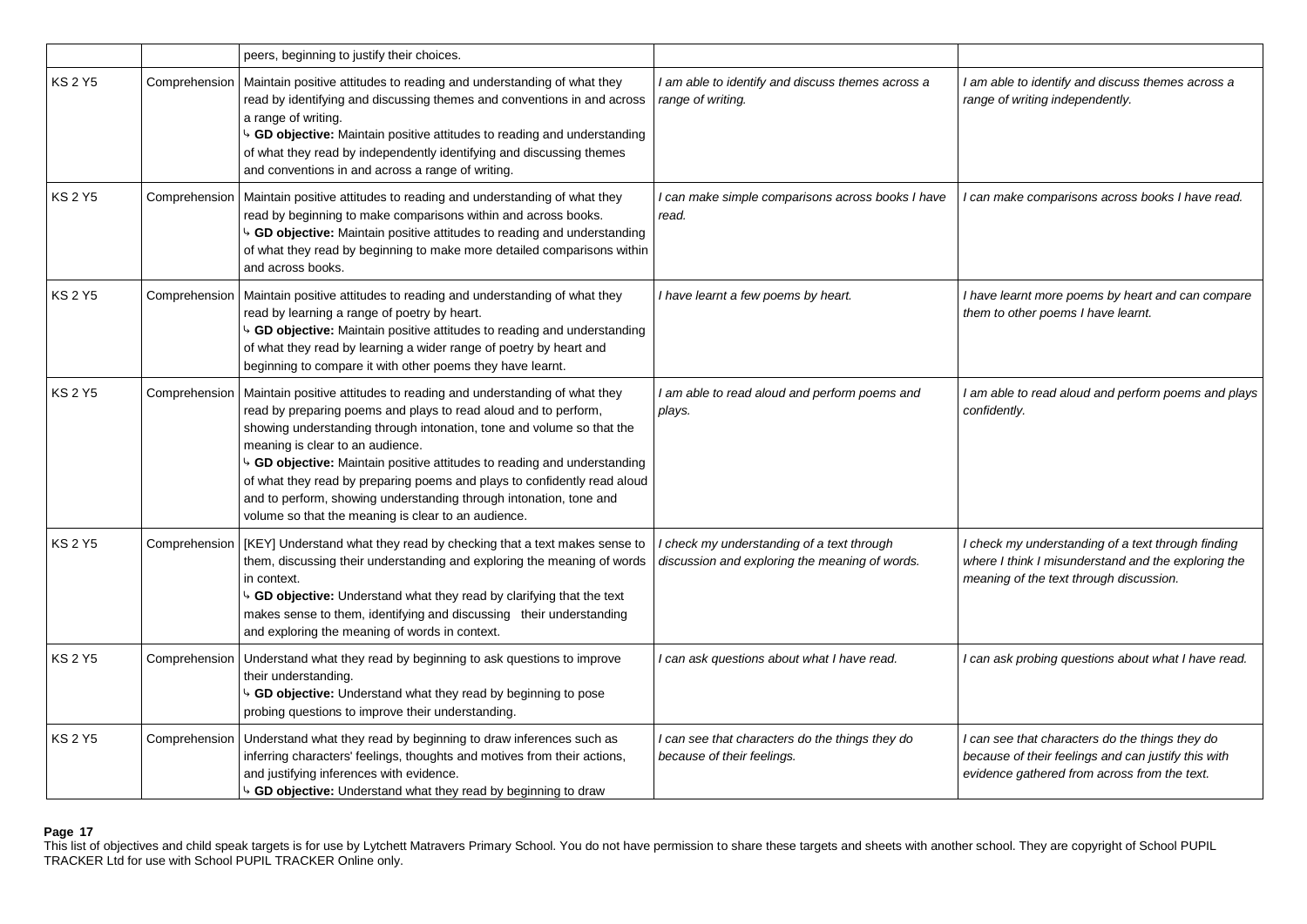|                |               | inferences such as inferring characters' feelings, thoughts and motives<br>from their actions, and justifying inferences with a range of evidence.                                                                                                                                                                                                                                                                                                                       |                                                                                                           |                                                                                                                                                                             |
|----------------|---------------|--------------------------------------------------------------------------------------------------------------------------------------------------------------------------------------------------------------------------------------------------------------------------------------------------------------------------------------------------------------------------------------------------------------------------------------------------------------------------|-----------------------------------------------------------------------------------------------------------|-----------------------------------------------------------------------------------------------------------------------------------------------------------------------------|
| <b>KS 2 Y5</b> | Comprehension | Understand what they read by beginning to predict what might happen<br>from details stated and implied [based on challenging texts, themes,<br>conventions and knowledge about the author or genres].<br><sup>1</sup> GD objective: Understand what they read by beginning to predict more<br>accurately what might happen from key details stated and implied [based<br>on challenging texts, themes, conventions and knowledge about the<br>author or genres].         | I can predict what may happen in a story by thinking<br>about what has happened up to now.                | I can more accurately predict what may happen in a<br>story by thinking about what has happened up to now<br>and highlighting the key events or clues.                      |
| KS 2 Y5        |               | Comprehension   [KEY] Understand what they read by beginning to make simple<br>summaries of the main ideas drawn from more than one paragraph,<br>identifying key details that support the main ideas.<br><sup>1</sup> GD objective: Understand what they read by beginning to summarise<br>main ideas drawn from more than one paragraph, identifying key details<br>that support the main ideas.                                                                       | I am able to make simple summaries of a given<br>number of paragraphs I have read.                        | I am able to summarise a given number of<br>paragraphs I have read.                                                                                                         |
| <b>KS 2 Y5</b> | Comprehension | Understand what they read by beginning to identify how language,<br>structure and presentation contribute to meaning.<br><sup>1</sup> GD objective: Understand what they read by beginning to evaluate<br>how language, structure and presentation contribute to meaning.                                                                                                                                                                                                | I can show how words, phrases and structure all<br>contribute to make different meanings in texts I read. | I can evaluate how some words, phrases and<br>structure all contribute to make different meanings in<br>texts I read.                                                       |
| <b>KS 2 Y5</b> | Comprehension | Beginning to discuss and evaluate how authors use language, including<br>figurative language, considering the impact on the reader.<br><sup>4</sup> GD objective: Beginning to discuss and evaluate how authors use<br>language, including figurative language, considering the impact on the<br>reader and suggest possible improvements to their own texts.                                                                                                            | I know authors use words or phrases which will have<br>impact on a reader.                                | I know authors use words or phrases which will have<br>impact on a reader and suggest possible<br><i>improvements.</i>                                                      |
| KS 2 Y5        | Comprehension | Beginning to distinguish between statements of fact and opinion.<br><sup>4</sup> GD objective: Beginning to distinguish between statements of fact and<br>opinion more confidently.                                                                                                                                                                                                                                                                                      | I know the difference between a fact and an opinion.                                                      | can identify facts and opinions confidently.                                                                                                                                |
| KS 2 Y5        |               | Comprehension   [KEY] Beginning to retrieve, record and present information from<br>non-fiction.<br>GD objective: Beginning to retrieve, record and present information<br>from non-fiction with clarity across a range of contexts.                                                                                                                                                                                                                                     | I can find and make notes on information from<br>non-fiction.                                             | I can find and make notes on information from<br>non-fiction with clarity.                                                                                                  |
| <b>KS 2 Y5</b> | Comprehension | [KEY] Begin to participate in discussions about books that are read to<br>them and those they can read for themselves, building on their own and<br>others' ideas and challenging views courteously.<br><sup>4</sup> GD objective: Begin to engage in more detailed discussions about<br>books that are read to them and those they can read for themselves,<br>building on their own carefully formulated opinions, others' ideas and<br>challenging views courteously. | I am beginning to participate in discussions about<br>books I have read by listening to others' ideas.    | I am beginning to participate in more detailed<br>discussions about books I have read by listening to<br>others' ideas and sharing my own carefully<br>formulated opinions. |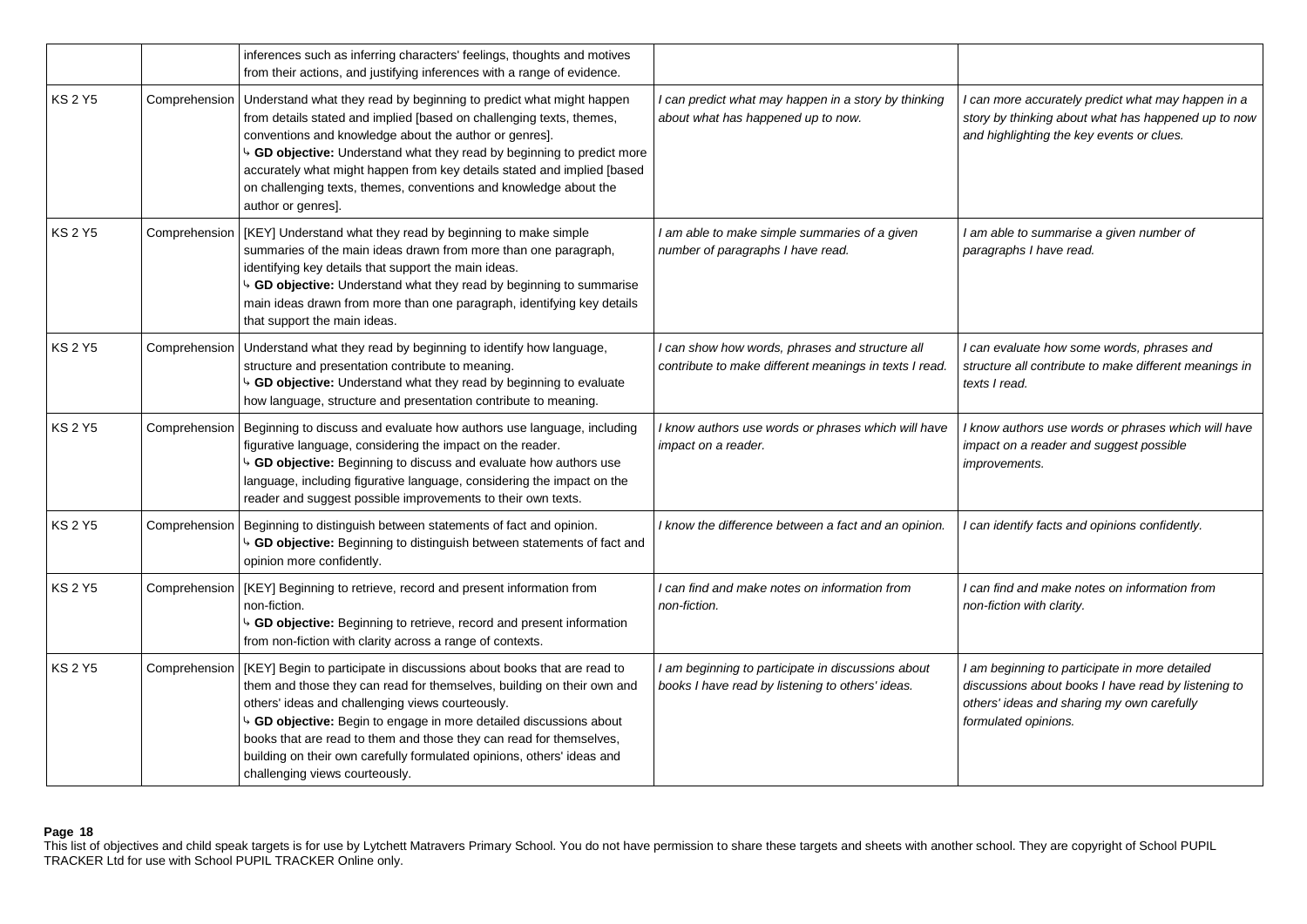| <b>KS 2 Y5</b> | Comprehension   Beginning to explain and discuss their understanding of what they have<br>read, including through formal presentations and debates, maintaining a<br>focus on the topic and beginning to use notes where necessary.<br>GD objective: Beginning to explain and discuss their understanding of<br>what they have read independently, including through formal<br>presentations and debates, maintaining a focus on the topic and<br>beginning to use notes where necessary, making links to different<br>subjects or topics. | I can debate topics I have read about. | I can debate topics I have read about making links to<br>different subjects or topics. |
|----------------|--------------------------------------------------------------------------------------------------------------------------------------------------------------------------------------------------------------------------------------------------------------------------------------------------------------------------------------------------------------------------------------------------------------------------------------------------------------------------------------------------------------------------------------------|----------------------------------------|----------------------------------------------------------------------------------------|
| <b>KS 2 Y5</b> | Comprehension   [KEY] Beginning to provide reasoned justifications for their views.<br><sup>4</sup> GD objective: Beginning to provide reasoned and detailed justifications<br>for their views.                                                                                                                                                                                                                                                                                                                                            | I am able to explain my views.         | I am able to justify my views in greater detail.                                       |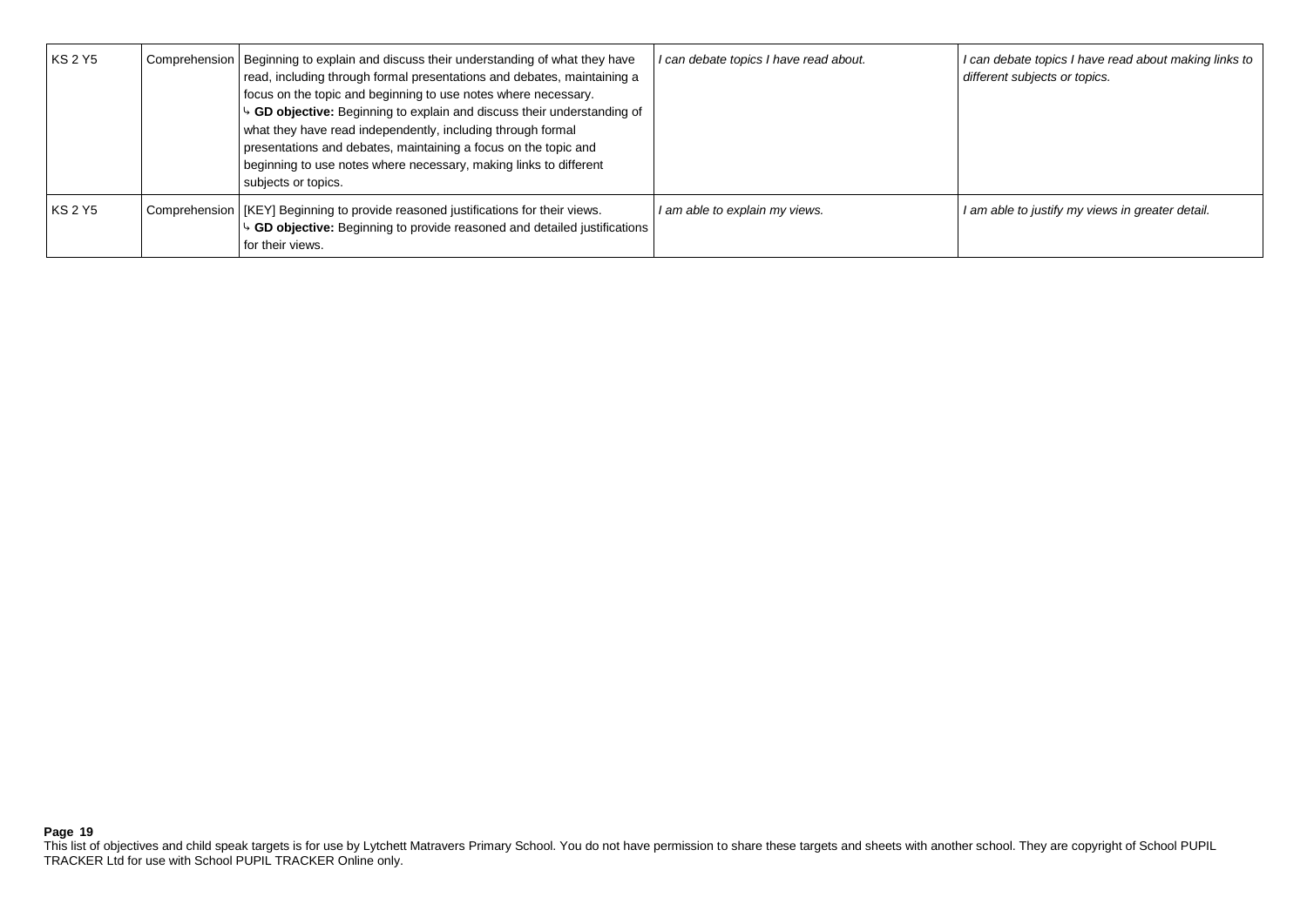# READING Key Stage 2 Year 6

| <b>Key Stage</b> | <b>Strand</b> | Objective                                                                                                                                                                                                                                                                                                                                                                                                                                                                                                                                                                                                                                                                                            | <b>Child Speak Target</b>                                                                                                                         | <b>Greater Depth Target</b>                                                                                                                                    |
|------------------|---------------|------------------------------------------------------------------------------------------------------------------------------------------------------------------------------------------------------------------------------------------------------------------------------------------------------------------------------------------------------------------------------------------------------------------------------------------------------------------------------------------------------------------------------------------------------------------------------------------------------------------------------------------------------------------------------------------------------|---------------------------------------------------------------------------------------------------------------------------------------------------|----------------------------------------------------------------------------------------------------------------------------------------------------------------|
| <b>KS 2 Y6</b>   | Word          |                                                                                                                                                                                                                                                                                                                                                                                                                                                                                                                                                                                                                                                                                                      |                                                                                                                                                   |                                                                                                                                                                |
| <b>KS 2 Y6</b>   | Word          | [EXS] [KEY] Apply their growing knowledge of root words, prefixes and<br>suffixes (morphology and etymology), as listed in English Appendix 1,<br>both to read aloud and to understand the meaning of new words that they<br>meet.<br>4 GD objective: Confidently apply their growing knowledge of root<br>words, prefixes and suffixes (morphology and etymology), as listed in<br>English Appendix 1, both to read aloud and to understand the meaning of<br>new words that they meet.                                                                                                                                                                                                             | I use the words and word parts that I can read and<br>understand already to think about what new words<br>mean and sound like.                    | I confidently use the words and word parts that I can<br>read and understand already to think about what new<br>words mean and sound like.                     |
| <b>KS 2 Y6</b>   | Comprehension |                                                                                                                                                                                                                                                                                                                                                                                                                                                                                                                                                                                                                                                                                                      |                                                                                                                                                   |                                                                                                                                                                |
| <b>KS 2 Y6</b>   | Comprehension | EXS] Maintain positive attitudes to reading and understanding of what<br>they read by continuing to read and discuss an increasingly wide range of<br>fiction, poetry, plays, non-fiction and reference books or textbooks.<br>b GD objective: Maintain positive attitudes to reading and understanding<br>of what they read by continuing to read, compare and evaluate an<br>increasingly wide range of fiction, poetry, plays, non-fiction and reference<br>books or textbooks.                                                                                                                                                                                                                   | I continue to read and discuss an increasingly wide<br>range of fiction, poetry, plays, non-fiction and<br>reference books as well as text books. | I continue to read, compare and evaluate an<br>increasingly wide range of fiction, poetry, plays,<br>non-fiction and reference books as well as text<br>books. |
| <b>KS 2 Y6</b>   | Comprehension | EXS] Maintain positive attitudes to reading and understanding of what<br>they read by reading books that are structured in different ways and<br>reading for a range of purposes.<br>b GD objective: Maintain positive attitudes to reading and understanding<br>of what they read by reading and comparing books that are structured in<br>different ways and reading for a range of purposes.                                                                                                                                                                                                                                                                                                      | I understand what I read, even though books are set<br>out in different ways and are written for different<br>purposes.                           | I understand what I read, even though books are set<br>out in different ways and are written for different<br>purposes, comparing their styles.                |
| <b>KS 2 Y6</b>   | Comprehension | [EXS] [KEY] Maintain positive attitudes to reading and understanding of<br>what they read by increasing their familiarity with a wide range of books,<br>including myths, legends and traditional stories, modern fiction, fiction<br>from our literary heritage, and books from other cultures and traditions.<br><sup>4</sup> GD objective: Maintain positive attitudes to reading and understanding<br>of what they read by increasing their familiarity with a wide range of<br>books, including myths, legends and traditional stories, modern fiction,<br>fiction from our literary heritage, and books from other cultures and<br>traditions, comparing and understanding their key features. | I am becoming familiar with a wide range of books<br>from our own literary heritage and also books from<br>other cultures and traditions.         | I can compare and understand the key features of<br>myths, legends and traditional stories and modern<br>fiction.                                              |
| <b>KS 2 Y6</b>   | Comprehension | Maintain positive attitudes to reading and understanding of what they<br>read by recommending books that they have read to their peers, giving<br>reasons for their choices.                                                                                                                                                                                                                                                                                                                                                                                                                                                                                                                         | I like to recommend books I have read to my friends.                                                                                              | I like to recommend different books I have read to my<br>friends and can justify my choices.                                                                   |

### **Page 20**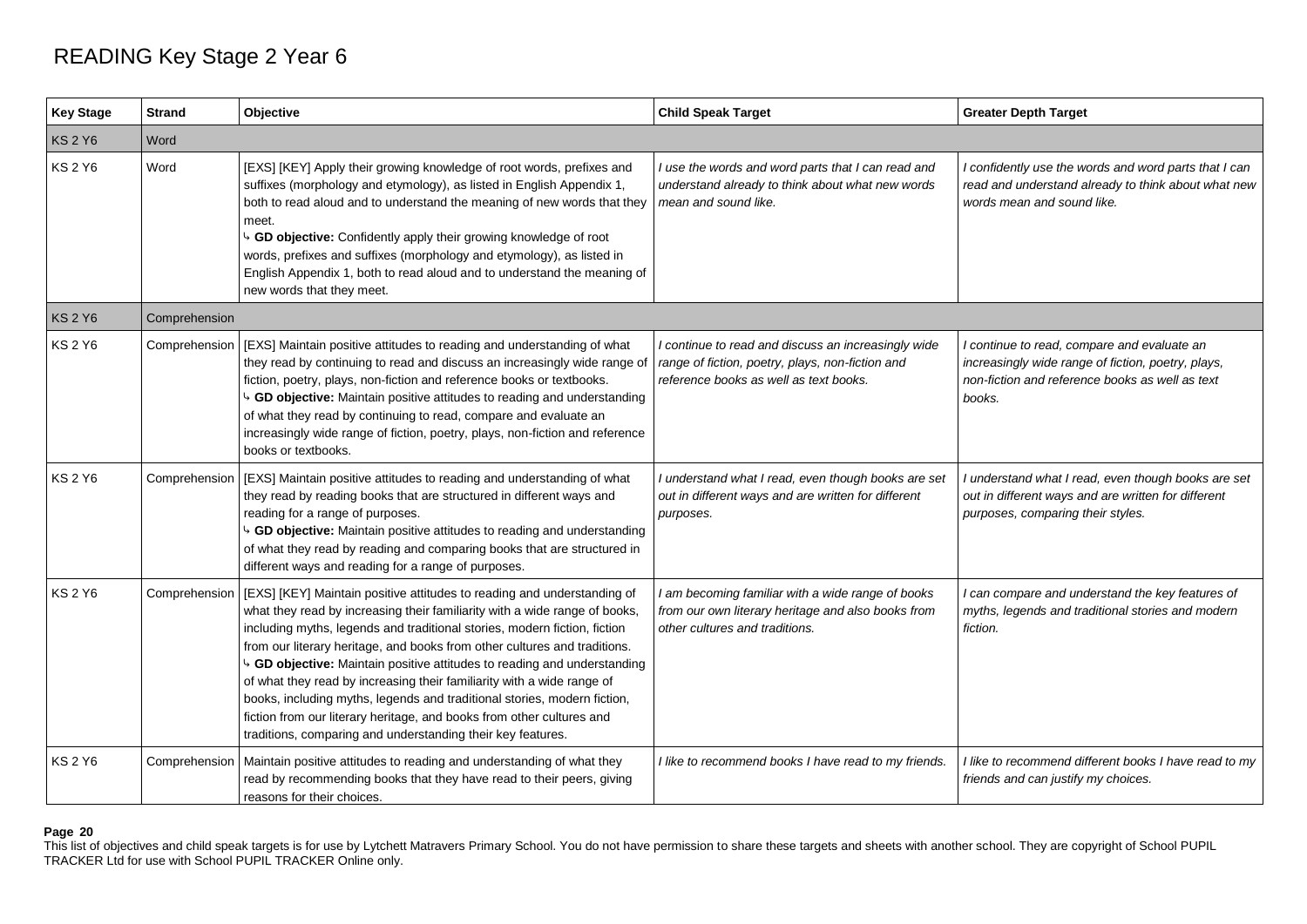|                |               | <sup>1</sup> GD objective: Maintain positive attitudes to reading and understanding<br>of what they read by recommending a range of different books that they<br>have read to their peers, clearly justifying their choices.                                                                                                                                                                                                                                                                                                                                                                 |                                                                                                                                                                  |                                                                                                                                                                                                |
|----------------|---------------|----------------------------------------------------------------------------------------------------------------------------------------------------------------------------------------------------------------------------------------------------------------------------------------------------------------------------------------------------------------------------------------------------------------------------------------------------------------------------------------------------------------------------------------------------------------------------------------------|------------------------------------------------------------------------------------------------------------------------------------------------------------------|------------------------------------------------------------------------------------------------------------------------------------------------------------------------------------------------|
| KS 2 Y6        |               | Comprehension   Maintain positive attitudes to reading and understanding of what they<br>read by identifying and discussing themes and conventions in and across<br>a wide range of writing.<br><sup>1</sup> GD objective: Maintain positive attitudes to reading and understanding<br>of what they read by independently identifying and discussing themes<br>and conventions in and across an increased range of writing.                                                                                                                                                                  | I am able to identify and discuss themes and<br>conventions in and across a wide range of writing.                                                               | I am able to identify and discuss themes and<br>conventions in and across a wide range of writing<br>independently.                                                                            |
| KS 2 Y6        | Comprehension | [EXS] Maintain positive attitudes to reading and understanding of what<br>they read by making comparisons within and across books.<br><sup>1</sup> GD objective: Maintain positive attitudes to reading and understanding<br>of what they read by making detailed and content-specific comparisons<br>within and across books.                                                                                                                                                                                                                                                               | can make comparisons within and across books I<br>have read.                                                                                                     | I can make detailed comparisons within and across<br>books I have read.                                                                                                                        |
| <b>KS 2 Y6</b> | Comprehension | Maintain positive attitudes to reading and understanding of what they<br>read by learning a wider range of poetry by heart.<br>4 GD objective: Maintain positive attitudes to reading and understanding<br>of what they read by learning a greater range of poetry by heart,<br>comparing it with other poems they have learnt.                                                                                                                                                                                                                                                              | I have learnt a wider range of poems by heart.                                                                                                                   | I have learnt a wider range of poems by heart,<br>comparing it with other poems I have learnt.                                                                                                 |
| <b>KS 2 Y6</b> | Comprehension | [EXS] Maintain positive attitudes to reading and understanding of what<br>they read by preparing poems and plays to read aloud and to perform,<br>showing understanding through intonation, tone and volume so that the<br>meaning is clear to an audience.<br><sup>1</sup> GD objective: Maintain positive attitudes to reading and understanding<br>of what they read by preparing a range of poems and plays to confidently<br>read aloud and to perform, showing understanding through intonation,<br>tone and volume so that the meaning is clear to a range of different<br>audiences. | I am able to read aloud and perform poems and<br>plays, and use appropriate intonation, tone and<br>volume to help the audience with their own<br>understanding. | I am able to confidently read aloud and perform a<br>range of poems and plays, and use appropriate<br>intonation, tone and volume to help different<br>audiences with their own understanding. |
| KS 2 Y6        | Comprehension | [EXS] [KEY] Understand what they read by checking that the book makes<br>sense to them, discussing their understanding and exploring the meaning<br>of words in context.<br>GD objective: Understand what they read by clarifying that the book<br>makes sense to them, discussing their understanding in depth,<br>comparing the book with others they have read and exploring the<br>meaning of words in context and through other examples.                                                                                                                                               | I check my understanding of books I have read<br>through discussion and exploring the meaning of<br>words.                                                       | I check my understanding of books I have read<br>through discussion, comparing it with other books I<br>have read and exploring the meaning of words.                                          |
| <b>KS 2 Y6</b> | Comprehension | Understand what they read by asking questions to improve their<br>understanding.<br>4 GD objective: Understand what they read by posing probing questions<br>to improve their understanding.                                                                                                                                                                                                                                                                                                                                                                                                 | I can ask questions about what I have read to further<br>improve my understanding.                                                                               | can pose probing questions about what I have read<br>to further improve my understanding.                                                                                                      |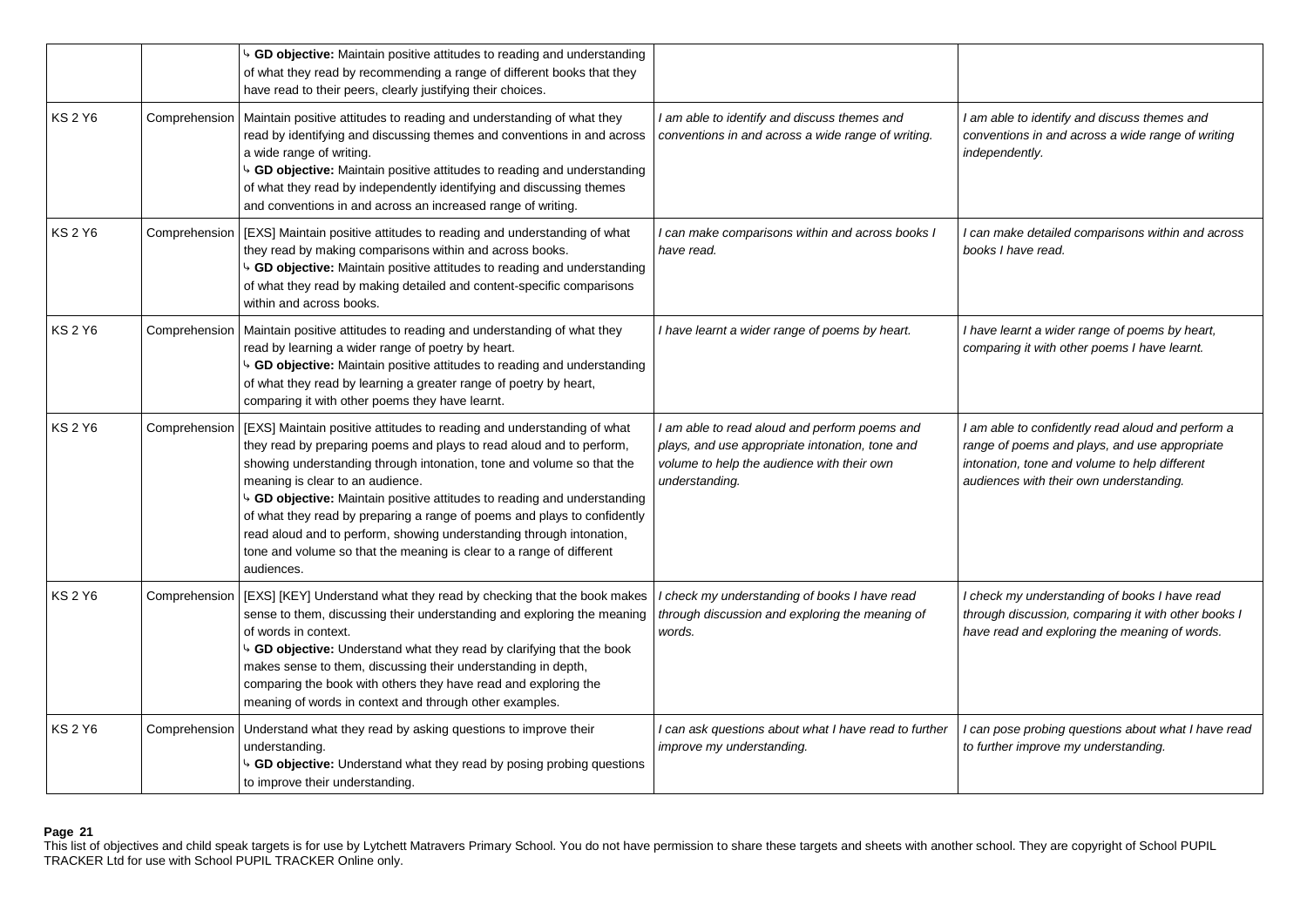| <b>KS 2 Y6</b> | Comprehension | [EXS] Understand what they read by drawing inferences such as inferring<br>characters' feelings, thoughts and motives from their actions, and<br>justifying inferences with evidence.<br>4 GD objective: Understand what they read by drawing inferences such<br>as inferring characters' feelings, thoughts and motives from a<br>combination of their actions, and justifying inferences with a range of<br>quality evidence.                                           | I show my understanding of what I have read by<br>drawing inferences from within the text and justifying<br>them with evidence.                                                                        | I show my understanding of what I have read by<br>drawing inferences from within the text and justifying<br>them with a range of quality evidence.                                                                    |
|----------------|---------------|---------------------------------------------------------------------------------------------------------------------------------------------------------------------------------------------------------------------------------------------------------------------------------------------------------------------------------------------------------------------------------------------------------------------------------------------------------------------------|--------------------------------------------------------------------------------------------------------------------------------------------------------------------------------------------------------|-----------------------------------------------------------------------------------------------------------------------------------------------------------------------------------------------------------------------|
| <b>KS 2 Y6</b> | Comprehension | [EXS] Understand what they read by predicting what might happen from<br>details stated and implied [based on more challenging texts, themes,<br>conventions and knowledge about the author or genres].<br><sup>4</sup> GD objective: Understand what they read by accurately predicting<br>what might happen from specific details stated and implied [based on<br>increasingly more challenging texts, themes, conventions and knowledge<br>about the author or genres]. | From my reading, I can predict what may happen in a<br>story from details given and suggested in the text.                                                                                             | From my reading, I can accurately predict what may<br>happen in a story from details given and suggested in<br>the text.                                                                                              |
| <b>KS 2 Y6</b> | Comprehension | [EXS] [KEY] Understand what they read by summarising the main ideas<br>drawn from more than one paragraph, identifying key details that support<br>the main ideas.<br><sup>4</sup> GD objective: Understand what they read by independently<br>summarising the main ideas drawn from more than one paragraph,<br>identifying key details that support the main ideas in a range of contexts.                                                                              | I am able to identify key details and ideas in texts by<br>summarising a given number of paragraphs I have<br>read.                                                                                    | I am able to identify key details and ideas in texts by<br>summarising a given number of paragraphs I have<br>read independently.                                                                                     |
| KS 2 Y6        | Comprehension | [EXS] Understand what they read by identifying how language, structure<br>and presentation contribute to meaning.<br>4 GD objective: Understand what they read by evaluating how language,<br>structure and presentation contribute to meaning in a range of contexts.                                                                                                                                                                                                    | I can show how language, structure and presentation<br>all contribute to meaning in texts I read.                                                                                                      | I can evaluate how language, structure and<br>presentation all contribute to meaning in texts I read.                                                                                                                 |
| <b>KS 2 Y6</b> | Comprehension | [EXS] Discuss and evaluate how authors use language, including<br>figurative language, considering the impact on the reader.<br>4 GD objective: Discuss and evaluate how authors use language,<br>including figurative language, considering the impact on a range of<br>readers and suggest possible changes.                                                                                                                                                            | I know authors use particular language which will<br>have impact on me, the reader.                                                                                                                    | I know authors use particular language which will<br>have impact on me, the reader and suggest possible<br><i>improvements.</i>                                                                                       |
| <b>KS 2 Y6</b> | Comprehension | Distinguish between statements of fact and opinion.<br><sup>4</sup> GD objective: Confidently distinguish between statements of fact and<br>opinion in a range of contexts.                                                                                                                                                                                                                                                                                               | I can distinguish between statements of fact and<br>opinion.                                                                                                                                           | can distinguish between statements of fact and<br>opinion confidently.                                                                                                                                                |
| <b>KS 2 Y6</b> | Comprehension | [EXS] [KEY] Retrieve, record and present information from non-fiction.<br>GD objective: Independently retrieve, record and present information<br>from non-fiction with clarity in a range of contexts.                                                                                                                                                                                                                                                                   | I can retrieve, record and present information from<br>non-fiction.                                                                                                                                    | I can independently retrieve, record and present<br>information from non-fiction with clarity.                                                                                                                        |
| <b>KS 2 Y6</b> | Comprehension | [KEY] Participate in discussions about books that are read to them and<br>those they can read for themselves, building on their own and others'<br>ideas and challenging views courteously.<br>GD objective: Participate and engage in detailed discussions about                                                                                                                                                                                                         | I participate in discussions about books I have read,<br>or those that have been read to me by listening to<br>others' ideas and at times challenging views<br>courteously if they differ from my own. | I participate in detailed discussions about books I<br>have read, or those that have been read to me by<br>listening to others' ideas, sharing my own carefully<br>formulated opinions and at times challenging views |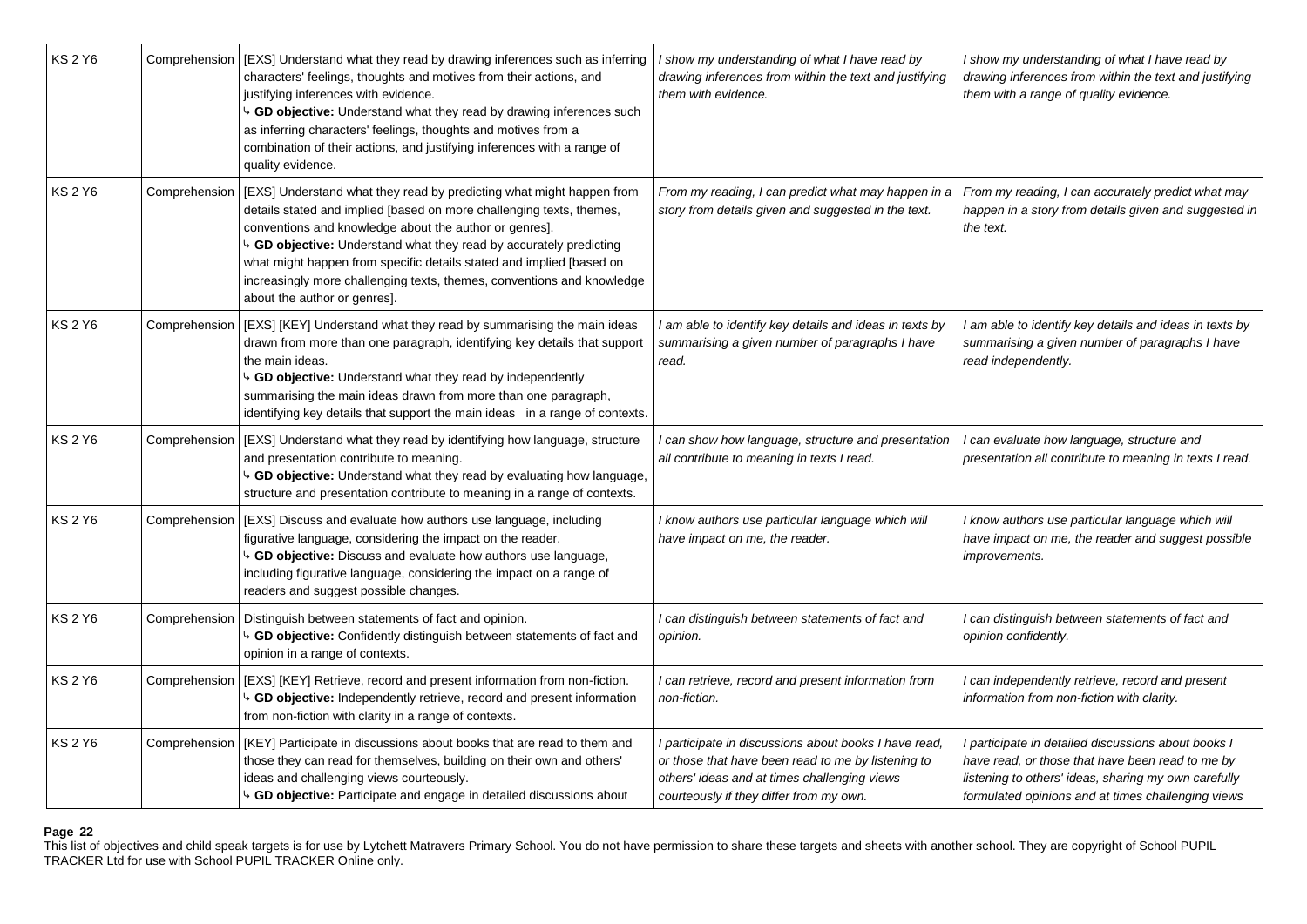|         | books that are read to them and those they can read for themselves,<br>building on their own carefully formulated opinions and challenging views<br>courteously.                                                                                                                                                                                                                                                                                                                                        |                                                                                   | courteously if they differ from my own.                                                                                                             |
|---------|---------------------------------------------------------------------------------------------------------------------------------------------------------------------------------------------------------------------------------------------------------------------------------------------------------------------------------------------------------------------------------------------------------------------------------------------------------------------------------------------------------|-----------------------------------------------------------------------------------|-----------------------------------------------------------------------------------------------------------------------------------------------------|
| KS 2 Y6 | Comprehension   Explain and discuss their understanding of what they have read, including<br>through formal presentations and debates, maintaining a focus on the<br>topic and using notes where necessary.<br>→ GD objective: Independently explain and discuss their understanding<br>of what they have read, including through formal presentations and<br>debates, maintaining a clear focus on the topic and using concise notes<br>where necessary, making links to different subjects or topics. | I can present or debate on topics I have read about,<br>using notes if necessary. | I can present or debate on topics I have read about<br>independently, using notes if necessary and making<br>links to different subjects or topics. |
| KS 2 Y6 | Comprehension   [EXS] [KEY] Provide reasoned justifications for their views.<br>GD objective: Provide reasoned and detailed justifications for their<br>views in a range of contexts.                                                                                                                                                                                                                                                                                                                   | I am able to justify my views.                                                    | I am able to justify my views in greater detail.                                                                                                    |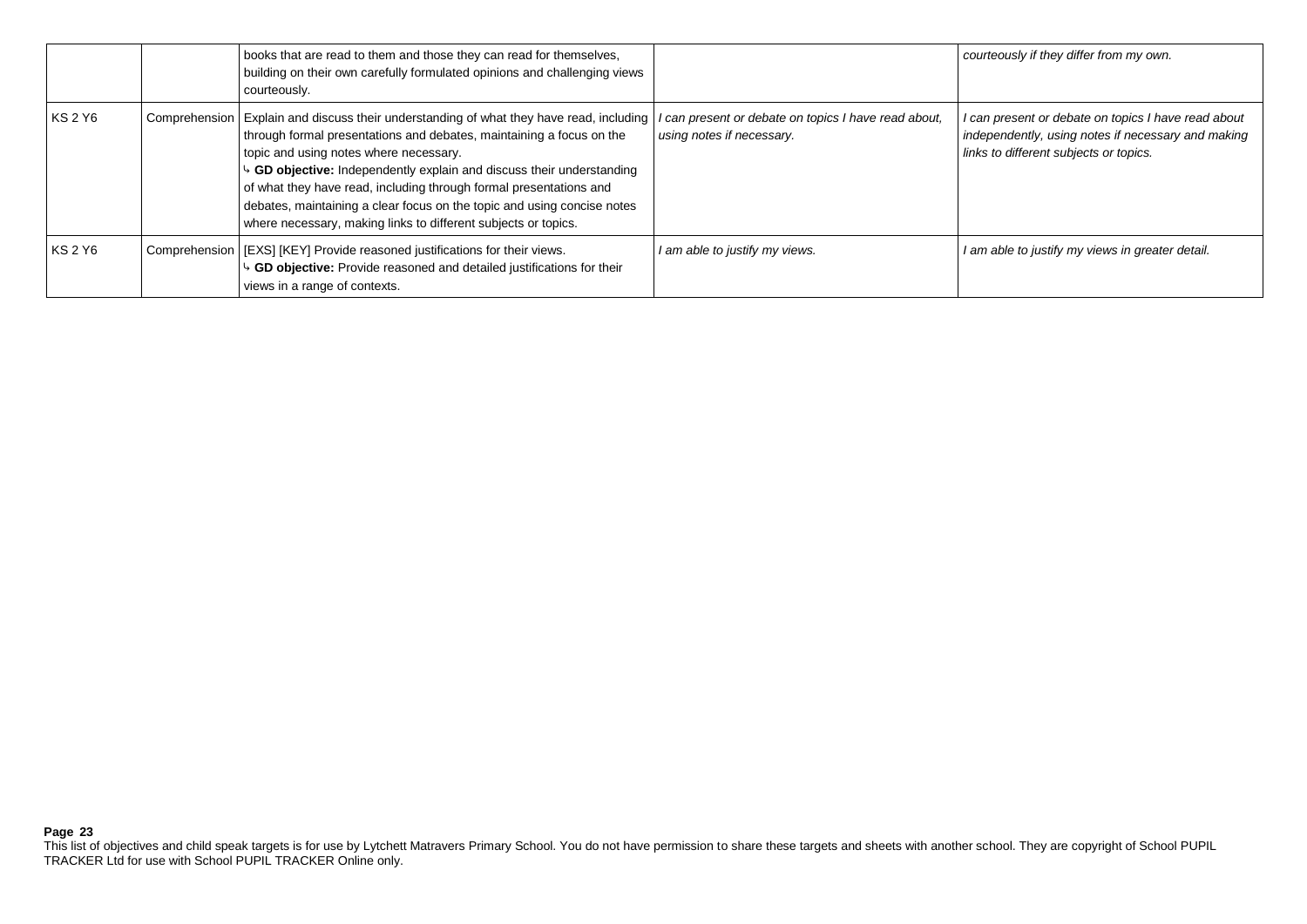# READING Key Stage 3 Year 7,8,9

| <b>Key Stage</b> | <b>Strand</b> | Objective                                                                                                                                                                                                                                                                                                    | <b>Child Speak Target</b> | <b>Greater Depth Target</b> |
|------------------|---------------|--------------------------------------------------------------------------------------------------------------------------------------------------------------------------------------------------------------------------------------------------------------------------------------------------------------|---------------------------|-----------------------------|
| KS 3 Y7,8,9      | Comprehension |                                                                                                                                                                                                                                                                                                              |                           |                             |
| KS 3 Y7,8,9      |               | Comprehension   Develop an appreciation and love and reading and read increasingly<br>challenging material reading a wide range of fiction and non-fiction,<br>including in particular whole books, short stories, poems and plays with a<br>wide coverage of genres, historical periods, forms and authors. |                           |                             |
| KS 3 Y7,8,9      | Comprehension | Develop an appreciation and love and reading and read increasingly<br>challenging material choosing and reading books independently for<br>challenge, interest and enjoyment.                                                                                                                                |                           |                             |
| KS 3 Y7,8,9      | Comprehension | Develop an appreciation and love and reading and read increasingly<br>challenging material re-reading books encountered earlier to increase<br>familiarity with them and provide a basis for making comparisons.                                                                                             |                           |                             |
| KS 3 Y7,8,9      | Comprehension | Understand increasingly challenging texts through learning new<br>vocabulary, relating it explicitly to known vocabulary and understanding it<br>with the help of context and dictionaries.                                                                                                                  |                           |                             |
| KS 3 Y7,8,9      | Comprehension | Understand increasingly challenging texts through making inferences and<br>referring to evidence in the text.                                                                                                                                                                                                |                           |                             |
| KS 3 Y7,8,9      | Comprehension | Understand increasingly challenging texts through knowing the purpose,<br>audience for and context of the writing and drawing on this knowledge to<br>support comprehension.                                                                                                                                 |                           |                             |
| KS 3 Y7,8,9      | Comprehension | Understand increasingly challenging texts through checking their<br>understanding to make sure that what they ready makes sense.                                                                                                                                                                             |                           |                             |
| KS 3 Y7,8,9      | Comprehension | Read critically through knowing how language, including figurative<br>language, vocabulary choice, grammar, text structure and organisational<br>features, presents meaning.                                                                                                                                 |                           |                             |
| KS 3 Y7,8,9      | Comprehension | Read critically through recognising a range of poetic conventions and<br>understanding how these have been used.                                                                                                                                                                                             |                           |                             |
| KS 3 Y7,8,9      | Comprehension | Read critically through studying setting, plot, and characterisation, and<br>the effects of these.                                                                                                                                                                                                           |                           |                             |
| KS 3 Y7,8,9      |               | Comprehension   Read critically through understanding how the work of dramatists is<br>communicated effectively through performance and how alternative<br>staging allows for different interpretations of a play.                                                                                           |                           |                             |

# **Page 24**